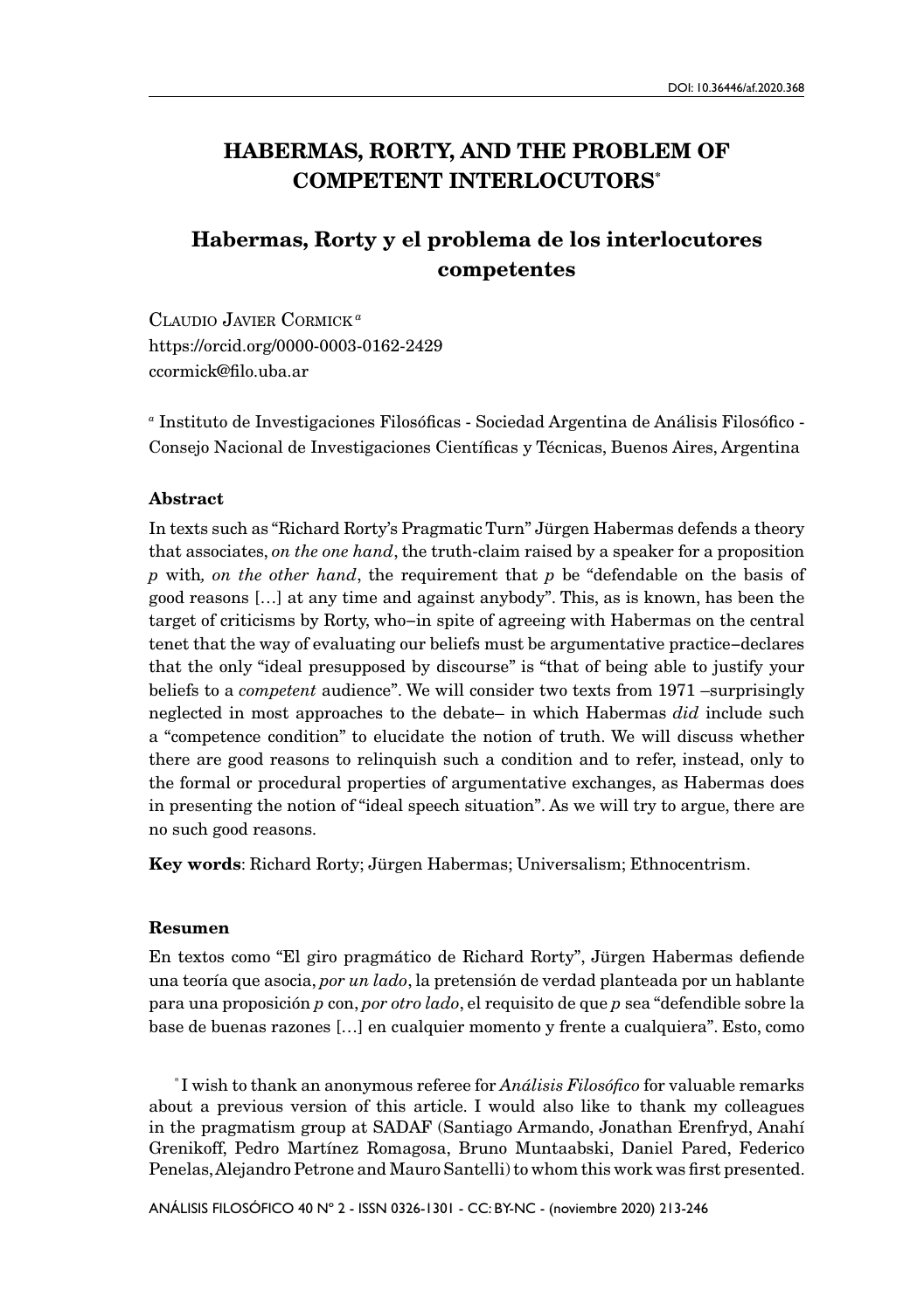se sabe, ha sido el blanco de críticas de Rorty, quien (pese a compartir con Habermas la tesis central de que la práctica argumentativa ha de ser la forma de evaluar nuestras creencias) declara que el único "ideal presupuesto por el discurso" es "el de poder justificar las propias creencias frente a un público *competente*". Consideraremos dos textos de 1971 –sorprendentemente omitidos en la mayor parte de los acercamientos al debate– en los cuales Habermas de hecho incluyó, para analizar la noción de verdad, una "condición de competencia" como la mencionada, y discutiremos si existen buenas razones para abandonar una condición tal y referirse, en su lugar, únicamente a las propiedades formales o procedimentales de los intercambios argumentativos, como lo hace Habermas al presentar la noción de "situación ideal de habla". Como intentaremos argumentar, no hay tales buenas razones.

Palabras clave: Richard Rorty; Jürgen Habermas; Universalismo; Etnocentrismo.

## 1. Introduction and outline

"I agree with Apel and Habermas", Richard Rorty has written, "that Peirce was right in telling us to talk about discourse rather than about consciousness, but I think that the *only* ideal presupposed by discourse is that of being able to justify your beliefs to a *competent* audience". And, he adds, "everything depends upon what constitutes a competent audience" (Rorty, 2000, p. 9. Emphasis in the original). In contrast to this "ideal", Rorty is criticizing what he takes to be the Habermasian tenet that the ideal presupposed by discourse is that of being able to justify one's beliefs *to anyone*–an elucidation that includes no "competence condition". Now, quite surprisingly, there are two texts, not mentioned by Rorty, where Habermas *does* include such a competence clause: Habermas' Gauss Lectures of 1971, and parallel passages in his *Theorie der Gesellschaft oder Sozialtechnologie?*, of the same year (Habermas, 2002; Habermas & Luhmann, 1971/1979).

We will try to prove two points. As a purely historical matter, we will show, *contra* Rorty, that Habermas did, once, make room for a competence condition in his theory. Therefore, the right question to tackle when considering the differences between Habermas and Rorty should not be "why does Habermas not include a competence condition like the one Rorty demands?" but, in any case, "why did Habermas *relinquish* such a notion, that had been included in earlier versions of his theory?". We will try to show that ignoring the early Habermasian references to the problem of competence *obscures* what his differences with Rorty consist of. As a strictly philosophical, not only historical, point, we will try to show that Habermas' abandonment of the competence condition is not well justified. In other words, that his own references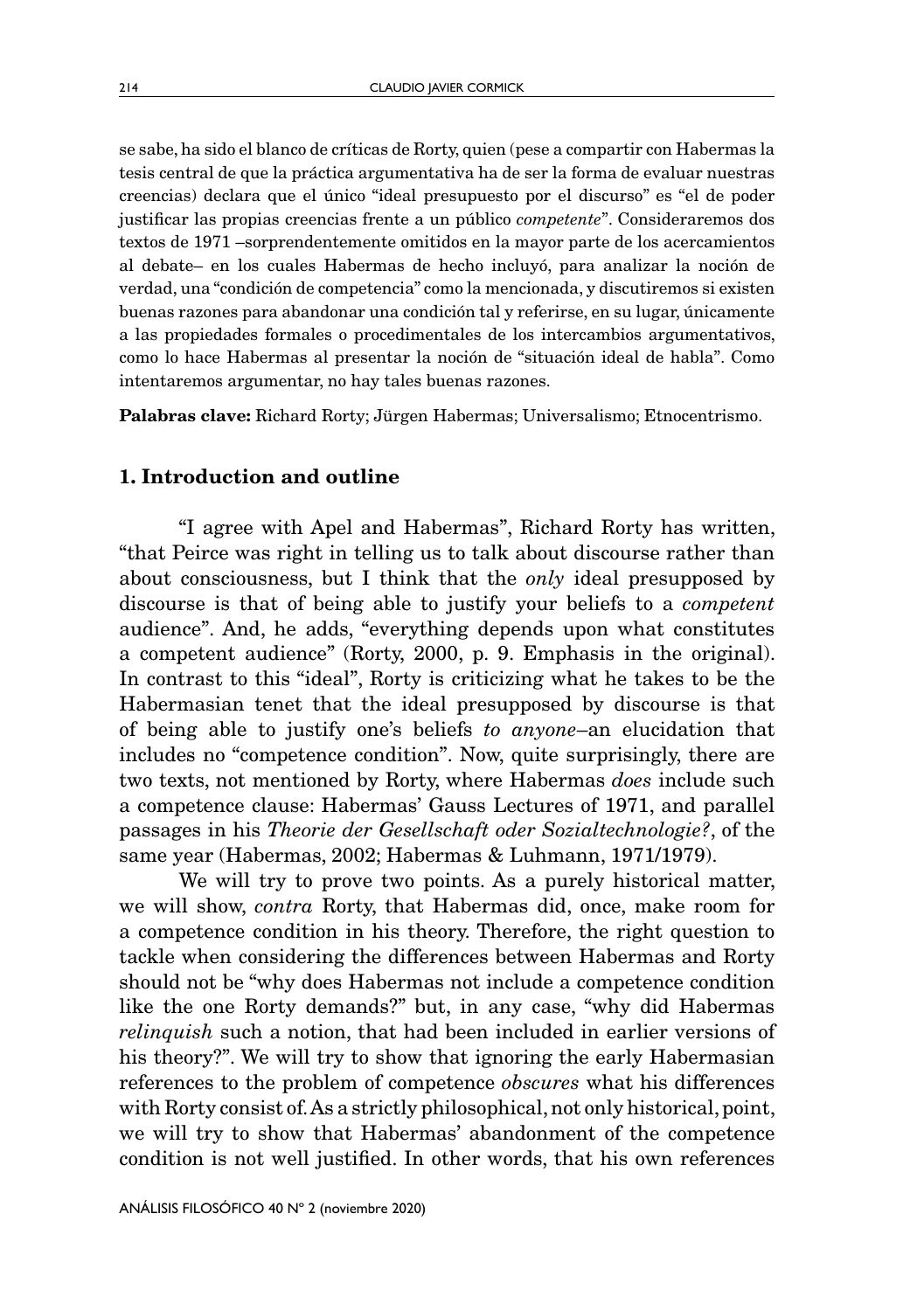to the role of the notion of "competent subject" for the elucidation of "truth" or "justification" do not provide us with good grounds to move, as Habermas does in later texts, to an "unqualified" universalism that appeals to the notion of "rational consensus" *without* specifying that consensuses with a probative value must be those among competent interlocutors.

We will proceed as follows: in section 2.1, we will briefly revise Rorty's counterexamples to Habermas' universalism–his criticism that such a theory entails a demand to justify one's beliefs before Attila, a Nazi or a three-year-old. In section 2.2, in order not to take Rorty's examples at face value, we will assess them by exploring, first, the *scope* of Habermas' proposal (namely, if it in fact refers to discussing our views against literally everyone) and, second, the *character* of such proposal (namely, if it is some kind of epistemic deontology). We will need to distinguish between our obligations as "spreaders of the word" and as "truth-seekers", insofar as it is only the second possibility that can be supported by Habermas' claims about entering in symmetrical argumentative exchanges (which *do not* imply that we have any obligation to *teach* children, or Nazis). To show more clearly what kind of proposal Habermas' is, in section 2.3 we will introduce the German author's *ipsissima uerba* in some texts from the early 1970s, in which he presents an attempt to *define* truth in terms of universal agreement under certain circumstances. With this attempted definition in mind, we will return, in section 2.4, to Rorty's counterexamples in order to assess whether this early Habermasian proposal actually makes it reasonable to demand us to defend our beliefs against every possible interlocutor. We will consider Wellmer's remarks that the rational obligation not to "protect" our beliefs against the possibility of refutation *does not entail* a rational obligation to enter into every possible argumentative exchange. There can be certain propositions which we can reasonably discard as simply not worth discussing – and also, which is precisely Rorty's point, certain subjects that we may discard, as a general rule, as simply incapable of offering good objections against our beliefs.

Now, given that Habermas' early attempt to provide an epistemic definition of truth is an element that is later abandoned, we will need to consider, in section 2.5, the turn Habermas takes in 1996, when he turns, instead, to an elucidation of the problem of what it is to "convince ourselves" of the truth of a proposition – that is, the turn from a theory of truth to a theory of justification. We will point out, in section 2.6, that the key difficulty pointed out by Rorty affects this new version of the theory as well: even if the notion of rational consensus is not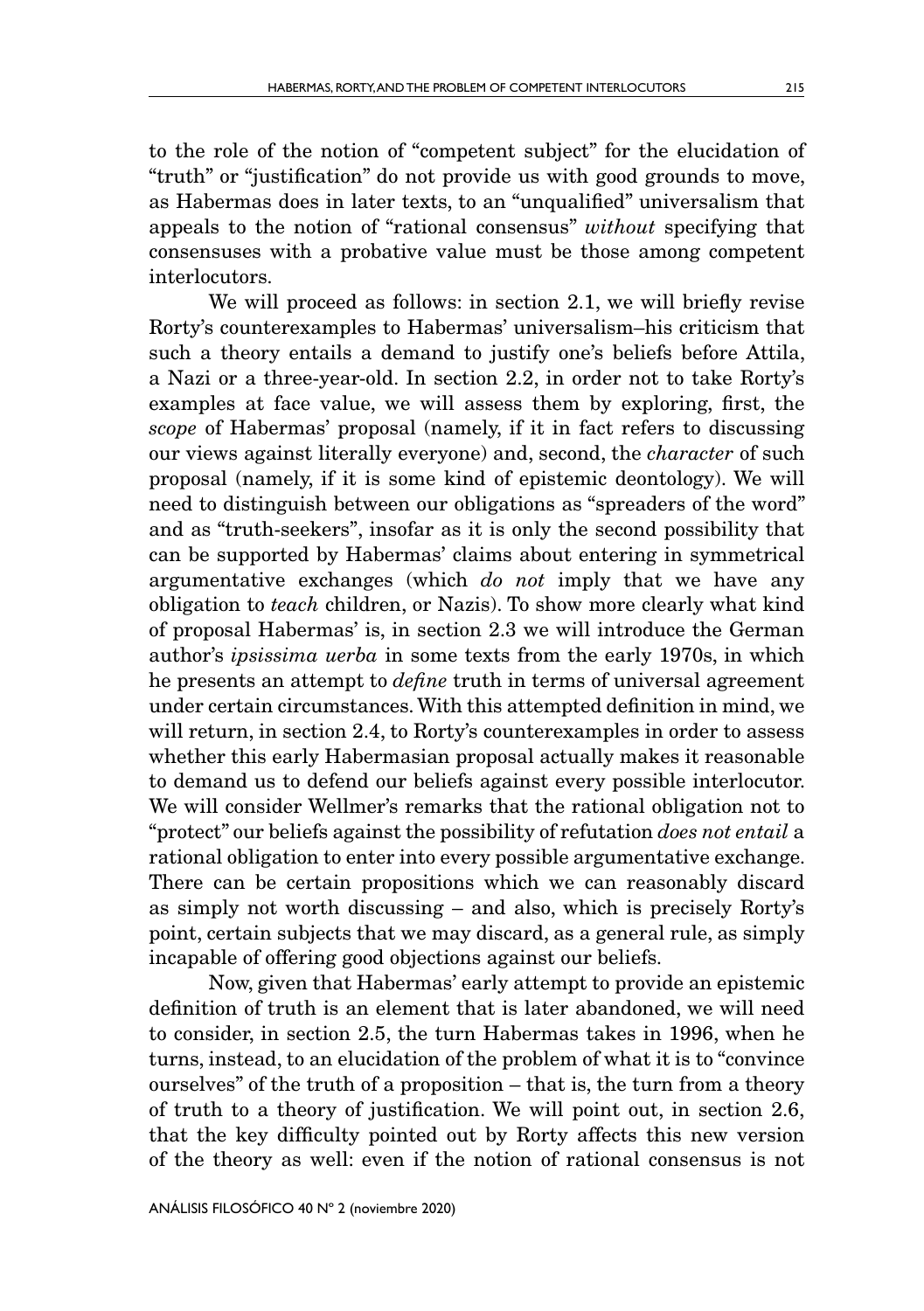used to define "truth" but to elucidate "justification", the problem is still to determine why such consensus should not be restricted only to *competent* interlocutors.

Now, as we anticipated, our strictly historical point is that Habermas did once consider the competence condition–and later relinquished it; to prove this, we will tackle more deeply, in section 3, Habermas' two texts from 1971. Habermas' 1971 proposal, however, does not strictly coincide with what Rorty will demand. According to Habermas, whereas the notion of "truth" is indeed dependent on that of rational agreement between competent subjects, the condition of "competent subject" can *itself* only be attributed on the basis of a rational consensus–and therefore is not susceptible to being used as an "independent" notion, conceptually prior to the problem of rational agreement. In Habermas' view, then, a circle emerges between, on the one hand, the problem of determining whether certain *de facto* agreement is indeed relevant for the establishment of the truth of a proposition, and, on the other hand, the problem of determining whether or not certain subjects are in fact competent.

This is, as we will see in section 4, a circle that Habermas wishes to overcome by means of the notion of "ideal speech situation". However, as we will try to show, the introduction of this notion does not *replace* the need for a competence condition. Rather, we will argue – on the basis of a discussion in Habermas' "Wahrheitstheorien", originally published in 1973 − that the kind of procedural aspects that characterize an ideal speech situation cannot work a *creatio ex nihilo* of good arguments.

Finally, in section 5, we will try to show, *via* a detour through an exchange of criticisms between Rorty and Albrecht Wellmer, that the introduction of the notion of "competent subject" raises the obvious problem of non-neutrality between communities holding different beliefs: the status of "competent subject" will not be attributed in one of such communities to the same individuals as in the other. "Competent" will then mean "competent *for us*". Nevertheless, we will hold that this should not raise a special difficulty for Habermas, insofar as his own epistemology of the social sciences is distinguished by the acknowledgment that practitioners of such sciences can be methodologically compelled to impose *their own* standards of rationality, if necessary, against those of the subjects they are trying to understand. Habermas' theory, from this point of view, *already* needs to make room for a non-neutral appeal to the standards of one's culture.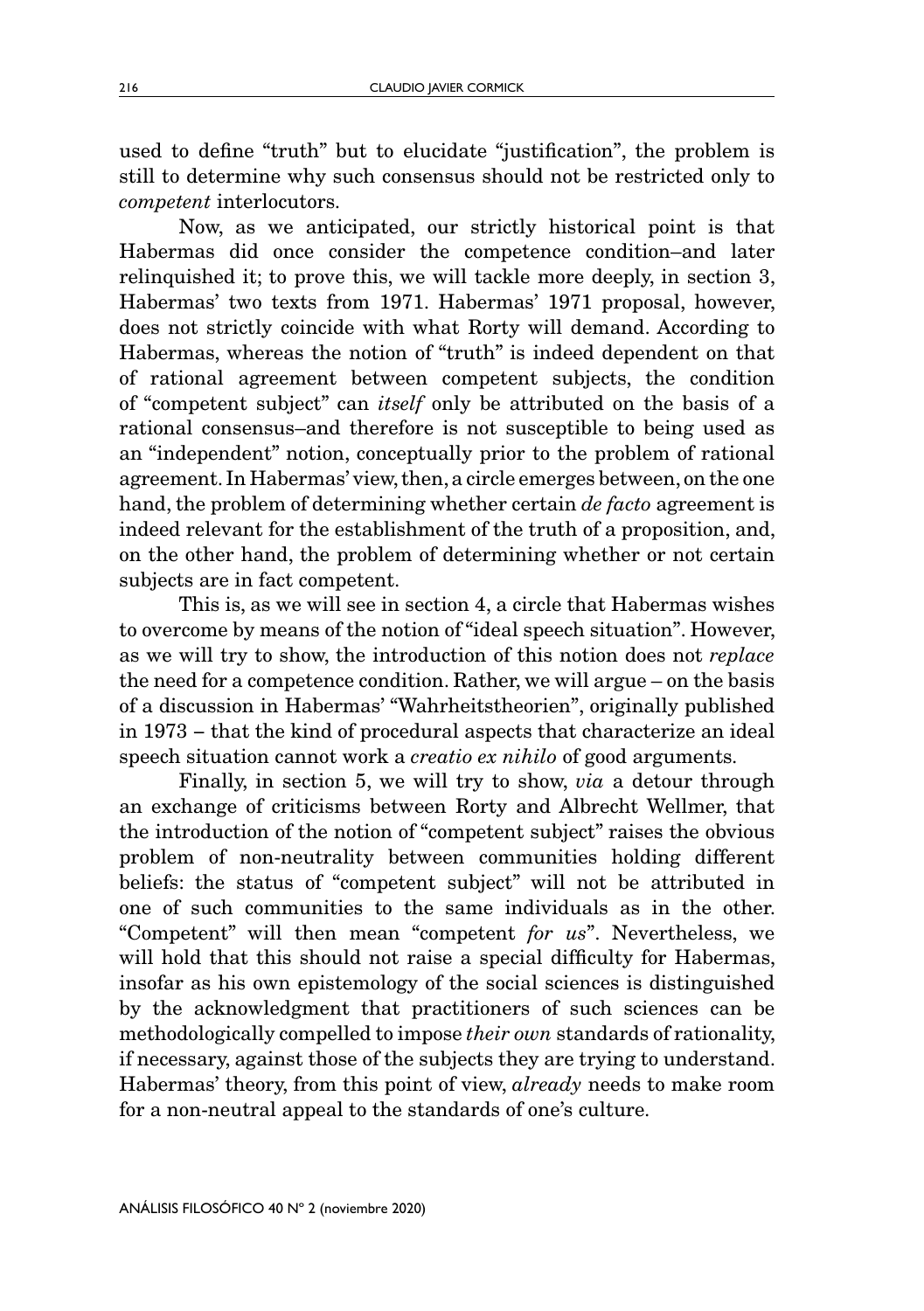### 2. Rorty's objection and some preliminary clarifications

*2.1. Attila, the Nazi, the three-year-old, and traditional Chinese physicians: Rorty's criticism of Habermas' universalism*

As is known, the universalism that Rorty finds -and criticizes- in Habermas consists in the idea that, in order to analyze the truth claims that we raise, we need to appeal to some notion of "*universal* community of justification". In "Universality and truth", the American neo-pragmatist questions such a universalistic proposal by presenting a series of obvious counter-examples, such as the implausibility of trying to defend a belief about justice to Attila, or about trigonometry to three-year-olds (Rorty, 2000, p. 11), and assumes that universalistic philosophers might actually mean, not that they are in fact engaged in such desperate attempts, but that they want to *educate* their interlocutors (not only children but also, for example, Nazis) so that they become able to accept more reasonable beliefs (Rorty, 2000, p. 19). In any case, according to Rorty, universalist philosophers should become more aware that human beings are split into different communities of justification on the basis of a sufficient overlapping between their respective beliefs and desires (Rorty, 2000, p. 15). "None of us", writes Rorty, "take all audiences seriously; we all reject requests for justification from some audiences as a waste of time. (Consider the surgeon refusing to justify her procedure to Christian Scientists, or to Chinese physicians who suggest relying on acupuncture and moxibustion)" (Rorty, 2000, p. 27). In this way, Rorty is rephrasing his previous claim that "everybody is ethnocentric when engaged in actual debate", because to be one is simply "to divide the human race into the people to whom one must justify one's beliefs and the others. The first group–one's *ethnos*–comprises those who share enough of one's beliefs to make fruitful conversation possible" (Rorty, 1984b, p. 12).

## *2.2. Are Rorty's counterexamples good?*

There are two points that seem to be distinguishable in Habermas' universalism and which raise Rorty's doubts. The first point refers to the *scope* of the community of justification which Habermas might be theorizing about (are we literally speaking about *every* language user?); the second, to the *specific kind of proposal* that Habermas seems to present in his discourse theory (is it an *epistemic deontology*?).

Let us consider the question of the scope. The very title of Rorty's "Universality and truth" refers to a connection that is, according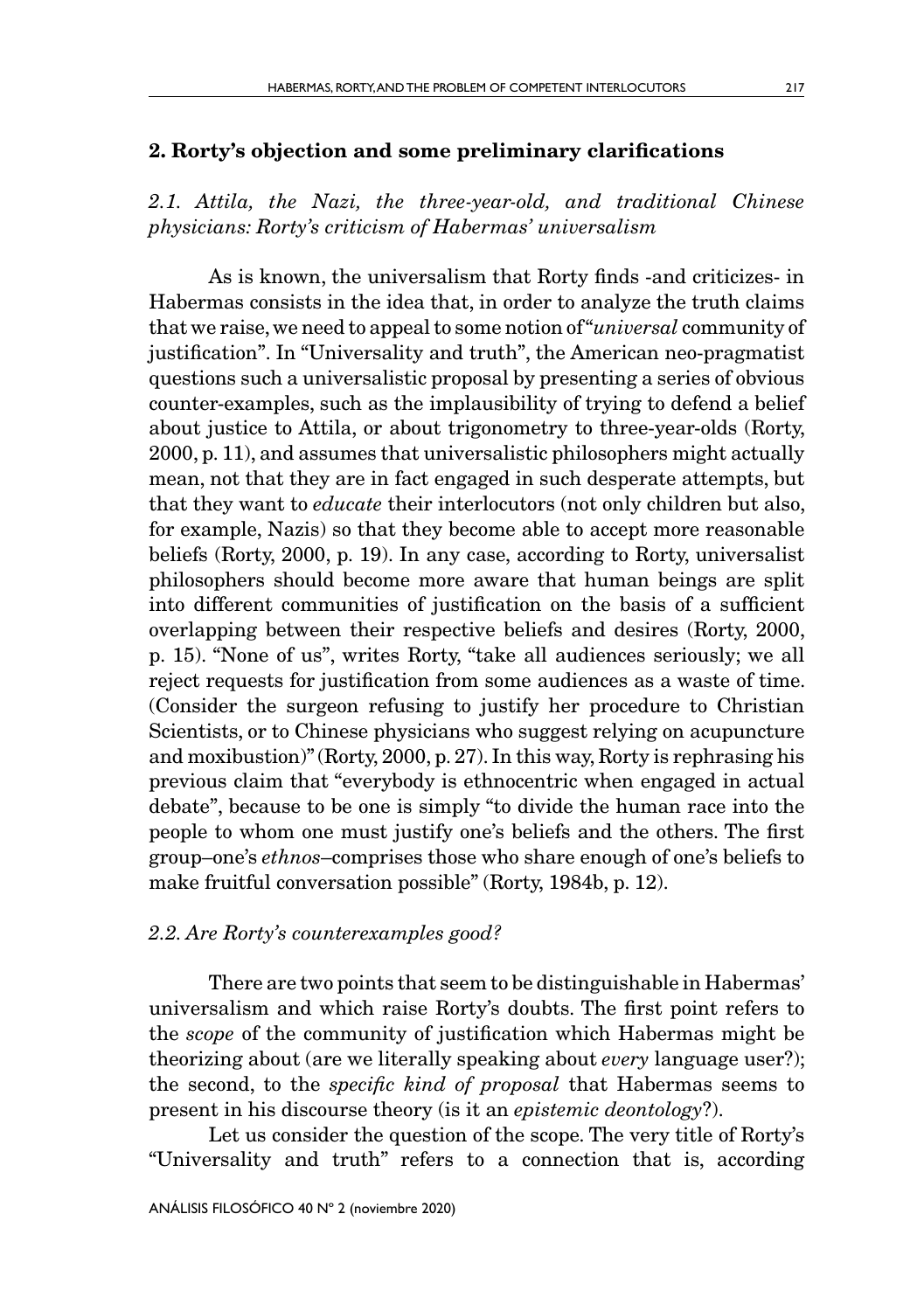to Rorty, rather doubtful, and, according to Habermas, some kind of platitude, an "intuition" which is not really in question but simply requires clarification. So, instead of taking Rorty's counterexamples at face value, let us try to determine what connection a discourse theory may be entitled (or supposed) to establish between the problem of truth and that of a *universal* community of justification. Habermas, as is known, refers to defending our truth claims "in all possible contexts, that is, at any time *and against anybody*". When declaring this, Habermas is attempting to express "the intuition […] that true propositions are resistant to spatially, socially, and temporally unconstrained attempts to refute them" (Habermas, 2000, p. 46). From the point of view of this passage, the connection between universality and truth consists in the following: a proposition cannot be true if it only resists the attempts to refute it *made by some people*; if it is actually true, it must resist the attempts to refute it *made by anybody*. In other words, it would be odd to say something like "I believe *p* is true, so I expect it to resist the attempts to refute it made by subjects S1, S2 and S3, but I do not expect it to resist the attempts made by subject S4". Now, why is this? The obvious reason to reject this last analysis of *p*'s truth is that, when it comes to the truthvalue of *p*, it should not matter *by whom* an objection to *p* is raised in dialogue. If *p* is actually true, it will "resist" attempts of refutation – that is to say, more simply, *it will not be refuted*, period. Claiming that its being true means that it will not be refuted *by a specific set of individuals*, while leaving open the possibility of its being refuted by *other* individuals, is as irrational as specifying that it will resist objections in French, but conceding that it might not resist objections in German. Now, how does this analysis leave us concerning Rorty's counterexamples?

Whereas a first reading of the debate − according to which the existence of three-year-olds becomes a knockdown evidence against a discourse theory of truth – risked being unfair to Habermas, we now risk − after analyzing the Habermasian articulation between truth and universality by means of the notion of "resistance to attempts of refutation" – being unfair *to Rorty*. If Habermas is simply stating a platitude such as "a true proposition cannot be refuted *by anyone*", which follows from the fact that we *define* "refutation" as "proof of the falsity of a proposition", how can Rorty disagree with *that*?

Therefore, if we exclude the possibility of Rorty disagreeing with a platitude, his objections must be aiming at something which is *not* the trivial tenet concerning the "resistance" of true propositions. If that is the case, then precisely the platitudinous character of such a tenet prevents it from being relevant to the question at hand.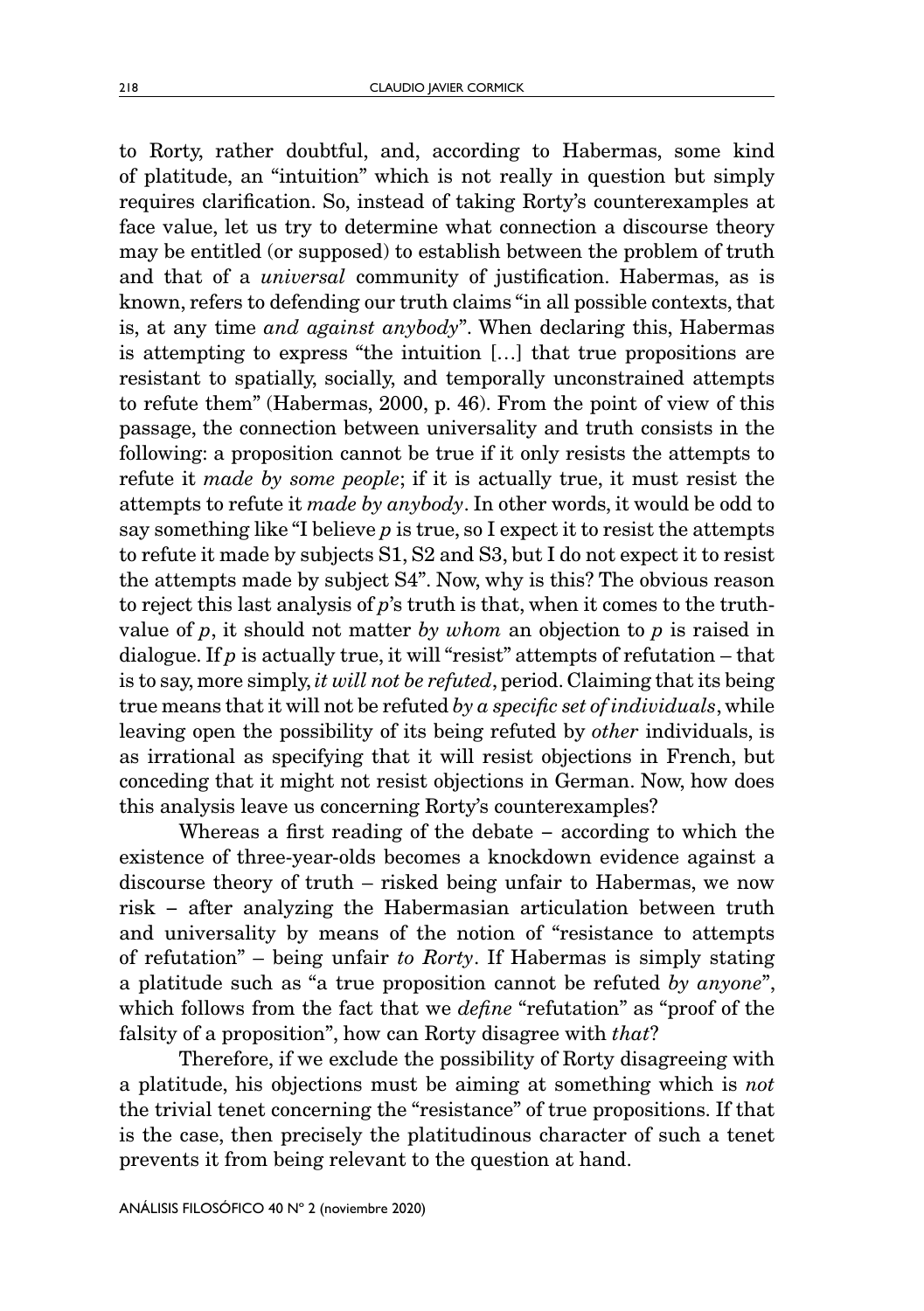This leads us to the second problem that this section needs to address. Namely, whether Habermas is presenting something like an epistemic deontology, *i.e*., stating what we, as epistemic agents, are obliged to do −as different from reconstructing the conditions of a statement's *being* true, regardless of any obligation an agent may have <sup>1</sup>

This deontology, in fact, seems to be the aim of Rorty's attacks when the latter refers to possible *activities to engage in* (such as *defending* one's views to three-year-olds); if this is the case, then what is under attack is not a platitude anymore. Quite on the contrary, we will have moved from the uncontroversial tenet "a true proposition cannot be refuted by anyone" to the more troublesome maxim "if we believe that a proposition is true, we should engage in the activity of defending it to anyone". This maxim does not follow from the platitude about the "resistance" exerted by true propositions − in fact, the platitude in question does not refer to anything anybody should do or refrain from doing; it only attempts to elucidate the meaning of "true", as an alternative to an elucidation such as "a true proposition *corresponds to the states of affairs*", and is as little "deontological" as correspondence theory. We must add something to Habermas' platitude if an epistemic obligation is to emerge. And, after adding that extra element, Habermas' point might become less plausible against Rorty's objections.

The element needs to be something that appropriately connects, on the one hand, the conditions for the truth of a proposition and, on the other, a series of obligations. How can it be that, if those conditions are elucidated in terms of "resistance to objections", an obligation emerges to defend those propositions that we believe are true "against anybody" −including such scarcely promissory interlocutors as Nazis, Attila, and three-year-olds?

A possible line of defense of Habermas' position, understood as a deontology, consists in declaring that the contingent, empirical obstacles for fulfilling a certain obligation do not cancel such an obligation<sup>2</sup>.

<sup>1</sup> Kyung Man Kim, for example, takes it for granted that Habermas is literally claiming that we have an obligation to defend our beliefs against *anyone*. This is why Kim appeals to the alleged fact that even subjects paradigmatically considered rational, as natural scientists, do not fulfill the standards of a Habermasian communicative conception of reason, insofar as they "do not think that the 'tacit knowledge' they use […] has to be justified to people like Habermas who are outside of the scientific community. Unlike Habermas, they believe that it is pointless to justify scientific rationality to those outside of science" (Kim, 2014, p. 111, cf. also 2011, pp. 398, 402).

2 This is an objection that was raised by an anonymous referee for *Análisis Filosófico*, whom I thank for helping me make the point clearer.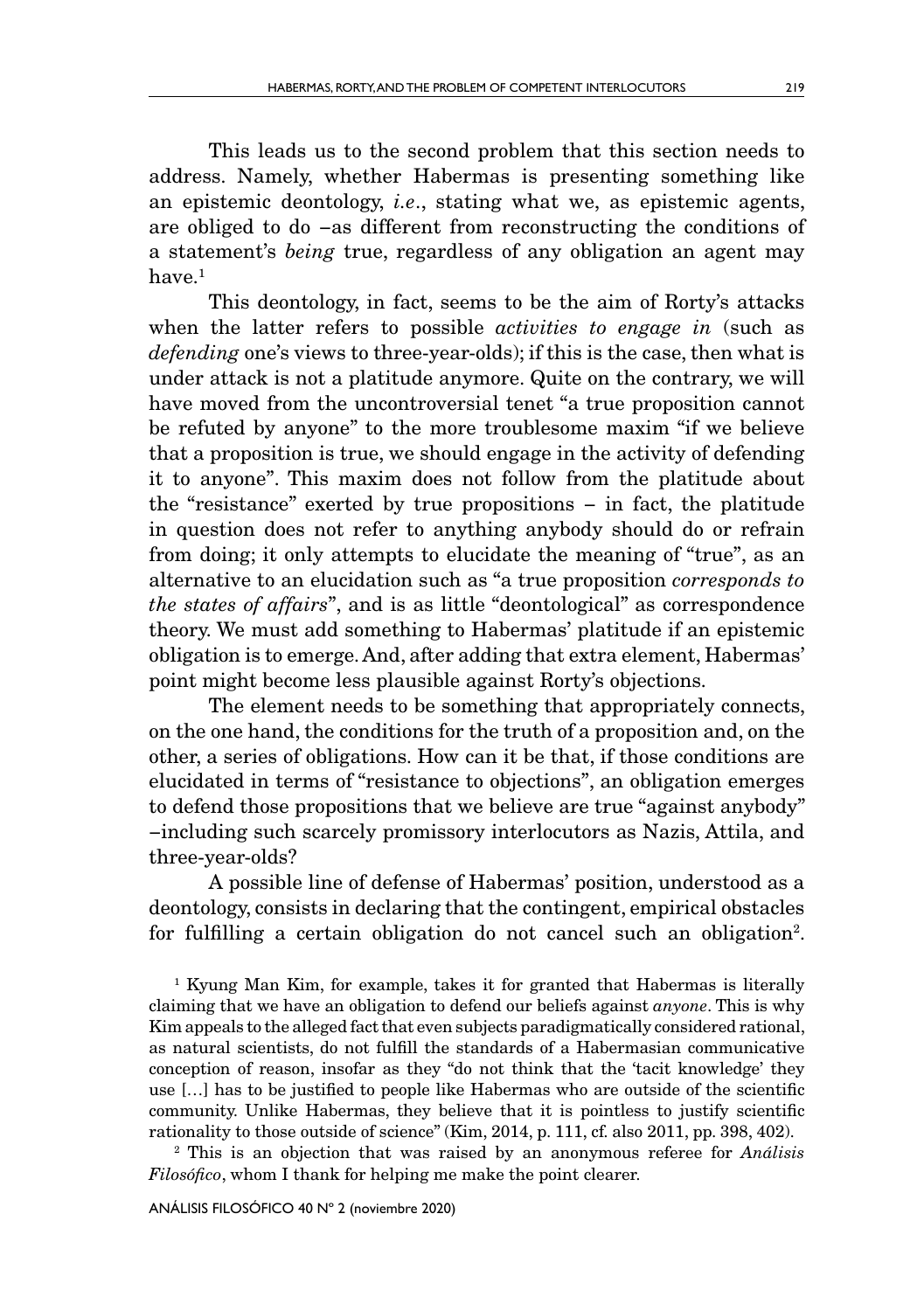According to this line of defense, it is not irrational to claim that *in principle* we should try to defend our beliefs before even the kinds of subjects Rorty refers to in his counterexamples; the universalist can think that, given enough time, he or she will be able to convince even the Nazi and, that, as a consequence, it is not irrational to *try* to do it. Of course, the defense will continue to say, this does not mean that we can expect to convince the Nazi in the short term, but of course we can have lots of obligations that cannot be fulfilled *immediately*.

Now, this possible reply to Rorty's objections assumes (1) that we have an epistemic obligation, according to universalism, to *try to convince* anyone of our own beliefs and (2) that (on the basis of the first assumption) the only reason why a critic may deny the existence of this obligation is that we cannot have a duty to attempt the *impossible.* Consequently, if convincing Nazis of certain moral beliefs is not impossible *in principle*, but only more difficult than convincing other kinds of subjects, then the universalistic duty of defending our views *to literally anyone* remains.

Now, is it reasonable to assume that we have a "pedagogic" obligation, such as the one described in (1)? Well, it *might* be: particularly in what concerns *moral* beliefs, it seems reasonable to assume that if "fighting Nazism" is a *moral* obligation, then "converting Nazis" must be an obligation as well−we human beings act in the ways we do because of, *inter alia*, the kinds of beliefs we have, so it would be irrational to say that we have a moral obligation to, say, physically fight Nazis but *not* an obligation to discuss their views. However, even if this kind of example can support the idea that we have a "pedagogic" obligation in the moral realm, it would not be enough to counter Rorty's criticisms, simply because it cannot be applied to theoretical beliefs, such as the case of geometry and children. Do we have a *duty* to teach children everything we believe, no matter how abstract? Why would we?

I do not believe, then, that the distinction between obligations "in principle" and the empirical circumstances in which those obligations are to be fulfilled is a good reply to Rorty. In any case, what really matters is that Habermas does not *need* to vindicate the sort of "pedagogic" obligation described in (1). In fact, the whole scenario we are describing, in which an agent enters in a communicative exchange with another one with the purpose of *teaching* him or her (that is, an *asymmetric* exchange) is alien to Habermas'-proposal, as Rorty well knows. If "universality" and "truth" are connected by discourse theory under the form of a deontology, this cannot be because of an obligation to "spread the word" but (if there is a deontology at all) because of an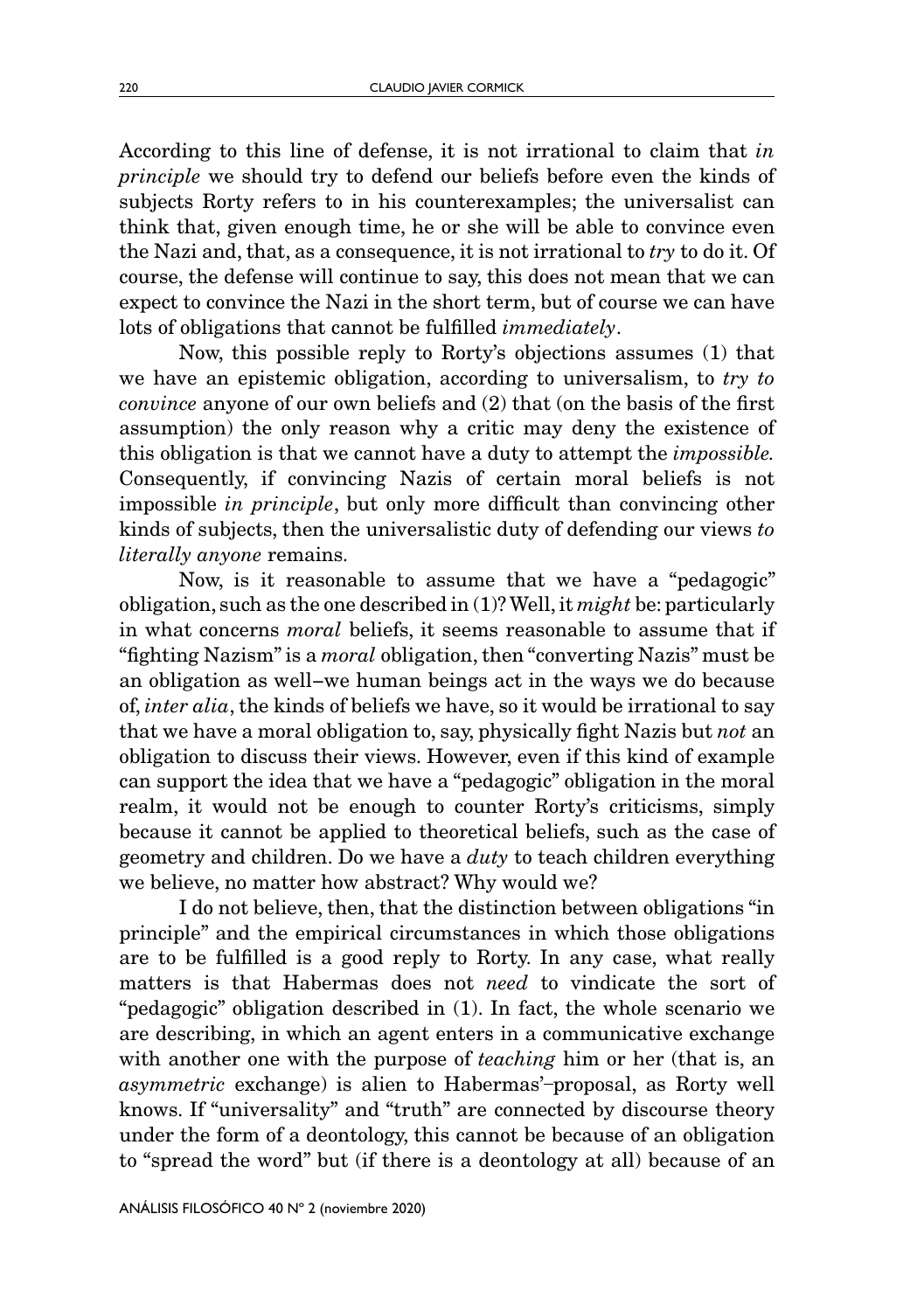obligation to *seek* the truth. Habermas' discourse theory does not refer at all to "pedagogic" obligations; it simply attempts to elucidate (in early formulations) what *truth* is and (in texts from 1996 onwards) what it takes for a belief to be *justified*. Given that the status of a proposition will have to be determined on the basis of how it "fares" in argumentative exchanges, we are obliged, as truth-seekers, to expose that proposition to as many objections as possible – a kind of demand that is sensitive to the specific *discursive* aspect of Habermas' proposal; the idea must be then that Habermas' *discourse* theory of truth entails an epistemic deontology which differs from that which would follow from, say, a theory according to which the criterion of truth was the result of observations carried out by an isolated subject.

Now, if this obligation (as, recall, "truth-seekers", *not* as "spreaders of the word") actually has a strictly universalistic form (i.e., if it entails that we need to *try to justify* our beliefs against *literally anyone*), it must be supported by the prior tenet that the "probative value" of a discursive exchange somehow depends on the unrestricted nature of a community of justification. In other words, in order to support the deontological claim that, as truth-seekers, we are obliged to defend our views against anybody, and not only against those we take to be *competent* interlocutors, the claim must also be made that the *truth* of a proposition *p* has to be defined by reference to the possible agreement of literally everyone – or, in a weaker version of the theory, that the *establishment* of the truth of a proposition *p* has to be defined in this way.

The point is that searching for an epistemic deontology in Habermas' proposal must, in any case, be an *indirect* task: we need to turn now to his discourse theory in order to determine whether a reasonable connection with strictly universalistic conditions emerges. Before returning to Rorty's counterexamples, we must, then, take a detour through Habermas' *ipsissima uerba*.

## *2.3. What is Habermas actually doing? Habermas' theory of truth in the early 1970s*

In light of the ethnocentric criticisms of Habermas' universalism, it seems relevant to try to shed some light on what his consensus theory amounts to. To determine what our obligations as truth-seekers are, in the context of Habermas' proposal, we need to distinguish between the following possibilities:

A. Habermas is trying to elucidate in universalistic terms *what it is for a proposition to be true*. That is to say, his universalism claims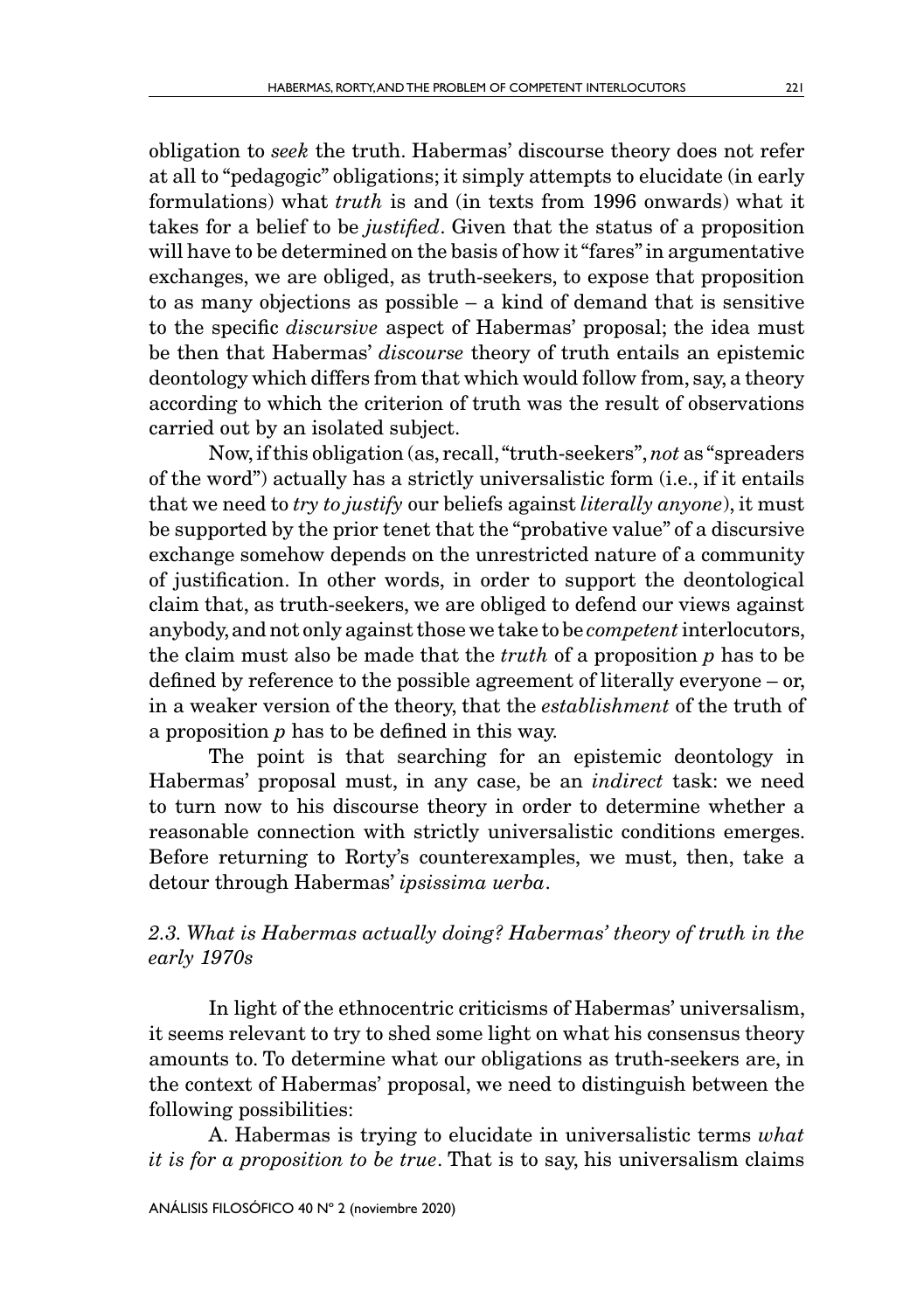that there is a connection (in terms of necessary conditions, of sufficient conditions, or both) between a proposition being true and the proposition being universally agreed upon under certain circumstances.

B. Habermas is trying to elucidate in universalistic terms *the strictly epistemic fact that a proposition being true has been adequately established* (which has to be distinguished from the "fact", not epistemic itself, that a proposition *is* actually true). That is, his universalism claims that there is a connection between the universal agreement on a proposition and its being adequately established as true.

Option A is certainly a reading that fits the letter of Habermas' discourse theory of truth as it was presented in the early 1970's, as an explicit alternative to what Habermas calls an "ontological" theory of truth–namely, correspondence theory. Whereas the latter would fall prey to the circumstance that it is not possible to define truth in terms of correspondence with reality, because "reality" is itself a notion that can only refer to the correlate of *true sentences* (that is to say: "reality" is conceptually dependent on "true", and not the other way round) (Habermas, 1973/1989, p. 133, cf. 2002, p. 87; Habermas & Luhmann, 1971/1979, p. 124), a *discourse*-theory of truth would be free from such a disadvantage. A proposition's *being true* would thus not be elucidated in terms of its correspondence with reality, but in terms of its being agreed upon in the context of a rational argumentative exchange (a version, *mutatis mutandis*, of C. S. Peirce's epistemic notion of truth). In Habermas' own words:

If every other person who *could* enter into a dialogue with me *would* ascribe the same predicate to the same object, *then and only then* [*dann und nur dann*] I may ascribe a predicate to an object. In order to distinguish true from false statements, I make reference to the judgment of others−in fact to the judgments of all others with whom I could ever hold a dialogue (among whom I counterfactually include all the dialogue partners I could find if my life history were coextensive to the history of mankind). The condition of the truth of statements is the potential agreement of all others (Habermas, 1973/1989, pp. 136-137, cf. also 2002, p. 89; Habermas & Luhmann, 1971/1979, p. 124).

Let us assess how this first option fares against Rorty's counterexamples.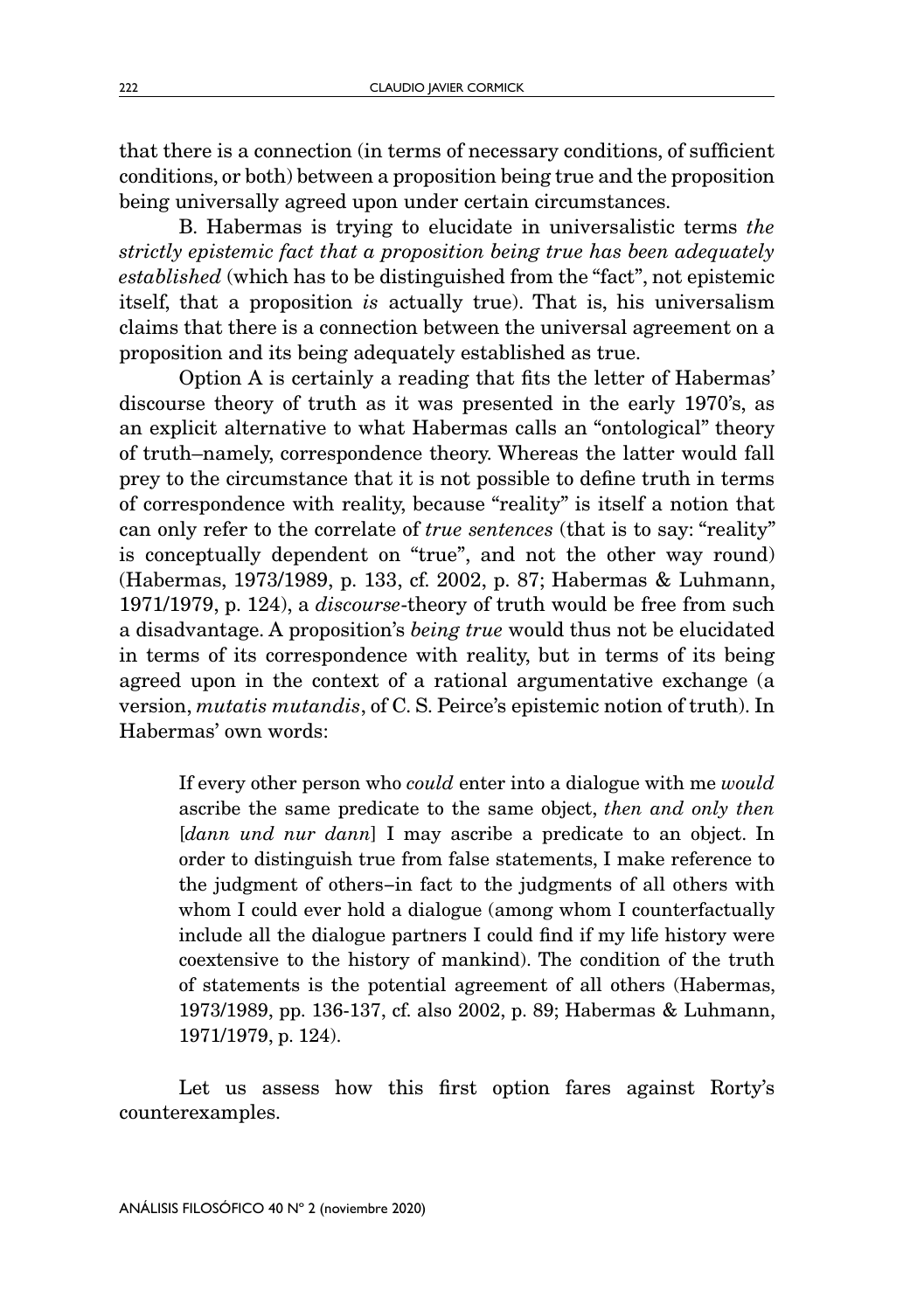## *2.4. Returning to Rorty's counterexamples*

We must inquire whether the definition of truth as it appears in these early Habermasian texts provides a basis to the deontological claim that, as truth-seekers, we must be interested in defending our beliefs against everybody – without any limitations of the community of justification in terms of the *competence* of our interlocutors. In fact, what comes immediately to the fore is that the kind of connection between truth and universality that might emerge from such texts had already been questioned, before Rorty, by Albrecht Wellmer in his 1986 *Ethik und Dialog*.

Although the purpose of Wellmer's remarks was specifically to discuss Habermas' discourse *ethics* (as it is developed in Habermas, 1983/1990), and, as a consequence, he focuses on whether or not Habermas' norms for arguments can be considered as having a "moral content" (Wellmer, 1986, p. 105), what matters to our purposes here is the step by means of which he discards this possibility. Wellmer believes that the reason why these norms are not moral ones is that they cannot be understood as norms concerning when to begin or end arguments, and this, in turn, follows from the fact that our obligation, as rational subjects, not to *suppress* arguments, not to ignore objections, *does not entail* that we are obliged to take part in argumentative exchanges with everyone (Wellmer, 1986, p. 105). In other words, if Habermas is proposing a deontology according to which, as truth-seekers, we have such an obligation to discuss *with everyone*, the basis for it is very weak.

According to Wellmer, it would only be irrational to refuse to enter in such exchanges if this were the sign of some kind of *defensive* reaction, as a result of our "fear" of the arguments of others (Wellmer, 1986, p. 106). But, of course, such fear need not be the only reason to refuse entering in certain argumentative exchanges: as Mattias Iser commented,

The obligation to engage in a discourse with anybody who demands it seems extremely counter-intuitive. Just imagine a person on the street who addresses you with the following words: "Dear Sir, the colour of your jacket does not fit that of your pants. I propose that you take the jacket off" Neither would we feel obliged to follow this proposal nor would we be inclined to engage in a discourse with this person (Iser, 1998, p. 153).

Iser's point can be generalized: it is not only that we can discard certain specific propositions as not worth discussing; we can also – and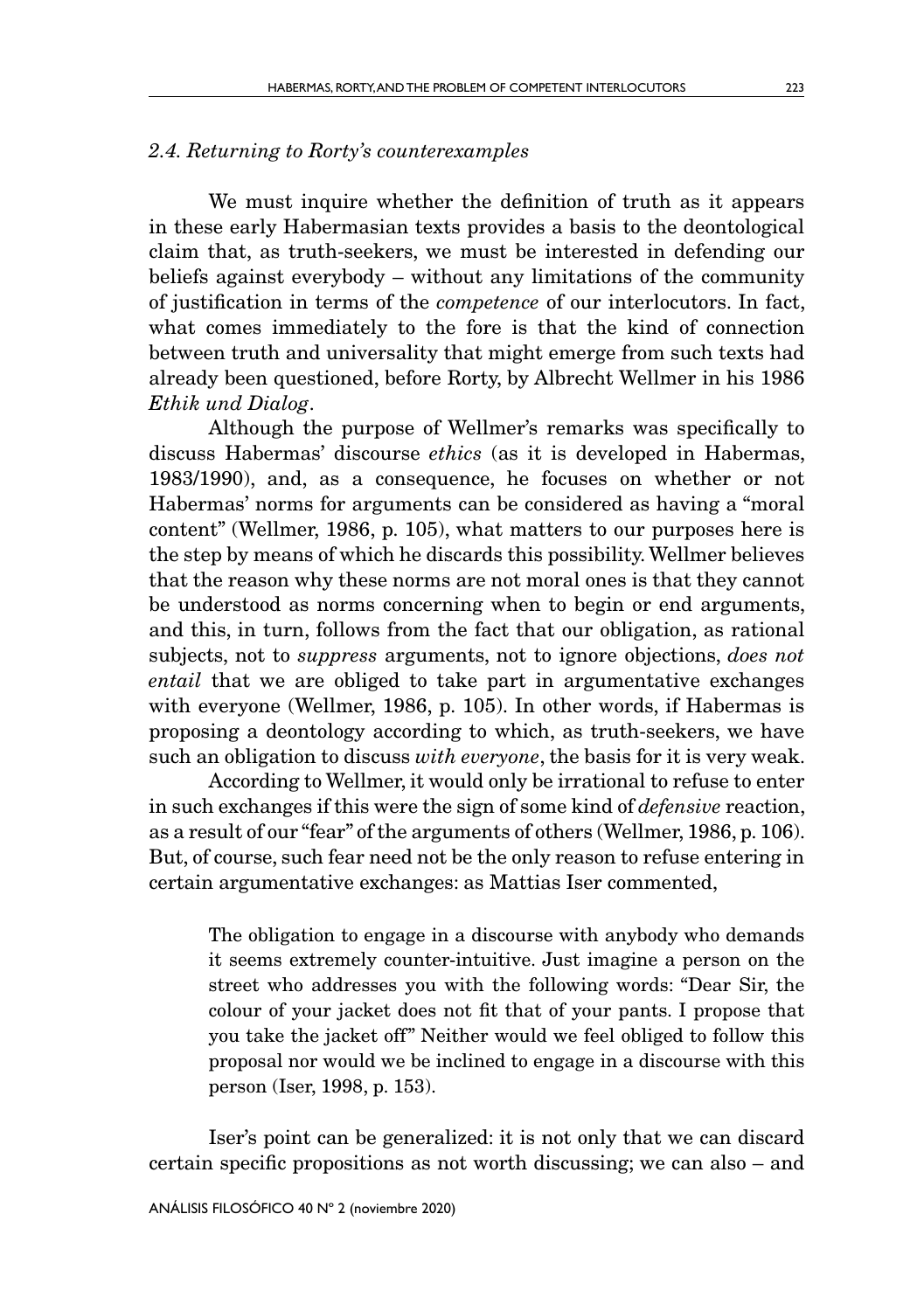this is precisely Rorty's point – rationally assume that certain subjects are unable to offer us any interesting arguments. It is that assumption, and not "fear", which discourages us from discussing trigonometry with children or morality with Nazis. Our responsibility as truth-seekers seems to be *not to protect* our beliefs; we must *face the risk* of our beliefs being refuted − but this does not mean that "anybody" is a bearer of potential refutations. Rorty's point is that there is a wide range of people that we consider too ignorant or too wrong to raise any interesting points about our beliefs. If, as truth-seekers, we had an obligation to discuss moral beliefs even with Nazis and trigonometry with three-year-olds, this should be the outcome of having reasons to believe that interesting objections may come from them. But why should we believe *that*? In other words, the epistemic obligation not to protect our beliefs from possible refutations has to be complemented with empirical considerations about where those possible refutations might appear. And there is no evidence that every human being, simply because of membership in our species, is a possible source of objections to each belief we have. Specifying that our only obligation is to discuss with *competent* interlocutors seems, on the contrary, a reasonable way to describe our epistemic duties.

It is important to notice that the reason to describe them in this way is not *that our time is limited*, that, for instance, children are "low priority" interlocutors. If this were the case, the objection could again be raised that temporal limitations are only part of the empirical circumstances in which our duties are to be carried out, and this empirical point does not affect the obligations we "in principle" have. If the question were one about availability of time, then we might still be obliged to discuss morality with Nazis and trigonometry with children at those occasions in which nothing more pressing requires our attention. However, the problem is not at all one of time. Instead, it is simply that expecting valuable objections about trigonometry to come from three-year-olds, or about moral beliefs from Nazis, may be as reasonable as expecting them from animals or inanimate entities. In other words, *either* conditions such as knowledge and intelligence are somehow irrelevant – and, in this case, there is no reason to stop at the boundaries of our biological species in our quest for potential objections − *or* it is precisely because of fulfilling such conditions that human beings count as potential bearers of objections – and in this case, of course, a reference to *competence* is needed<sup>3</sup>.

<sup>3</sup> This kind of considerations is what prevents us from accepting Daniel Kalpokas's defense of Habermas' position against Rorty's criticism. Kalpokas takes aim on Rorty's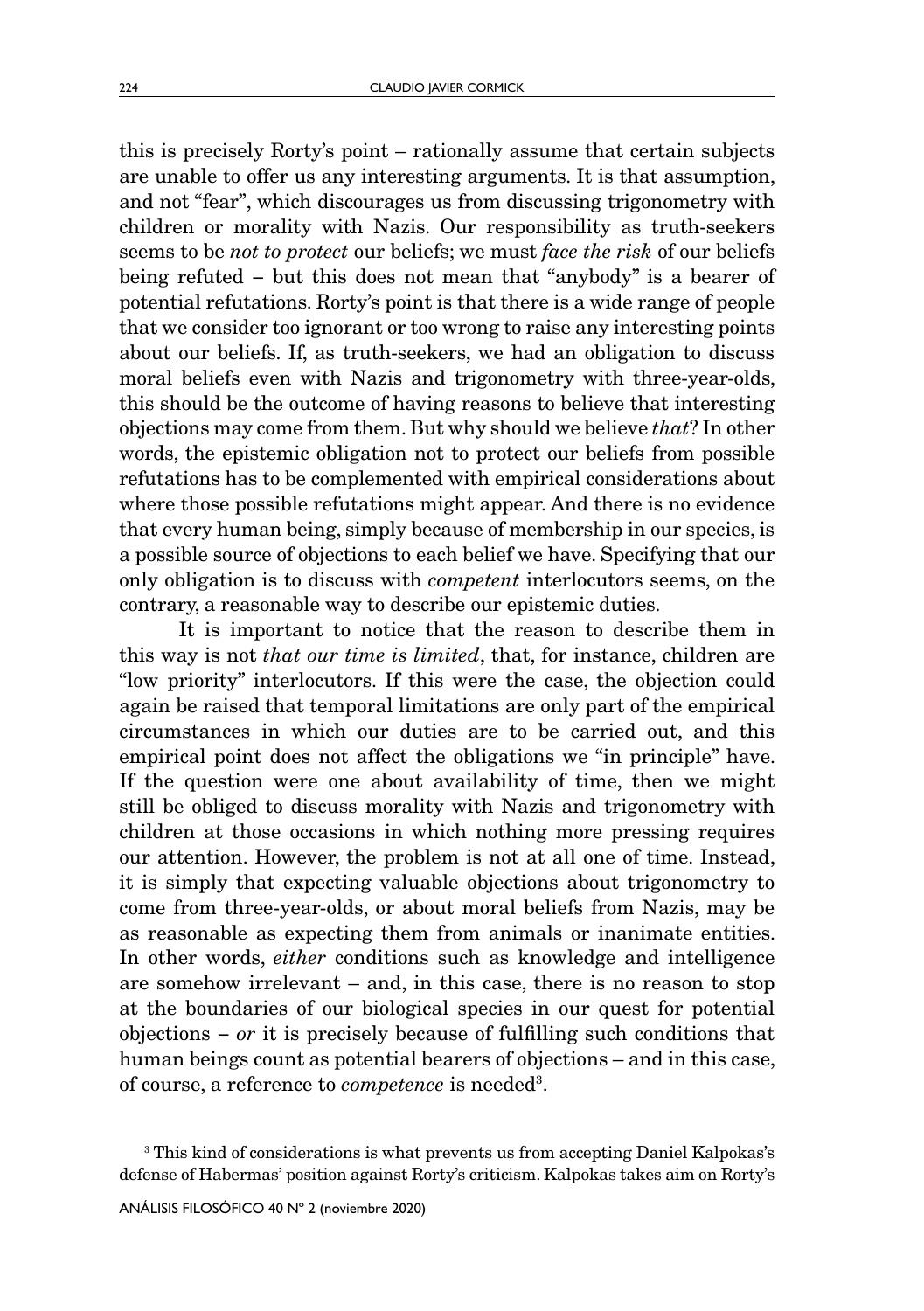## *2.5. The 1996 turn: from a theory of truth to a theory of justification*

Now, this "first round" of the debate concerning the relationship between Habermas' universalism and Rorty's counterexamples refers solely to the texts in which the German philosopher attempted to *define* "truth" – that is, to the texts in which Habermas' purpose is what we have identified as option (A) above. However, as is known, the attempted definition presented in the texts from the 1970s is rather troublesome, which is why Habermas moved to what we have distinguished as option (B). Let us analyze this alternative as well.

Whereas objections such as those raised by Rorty concern the alleged *necessity* of certain consensuses for a proposition *p*'s possibly being true (that is, why should it matter whether or not we agree, even in "ideal conditions", with *the Nazis*?), insofar as Habermas's texts also refer to *sufficient* conditions, they have been subjected to symmetric objections: why should consensus under ideal conditions be considered *sufficient* for truth, why cannot there be a rational consensus about, nevertheless, a *false* proposition? This kind of objection was raised, for example, in the context of Habermas' interview with *New Left Review*: doesn't the criterion of *Theorie der Gesellschaft oder Sozialtechnologie* entail

tenet that the charge of "performative contradiction" cannot be employed against an exclusivist speaker who wants to "offer *arguments* to the effect that" certain people, such as "feminists, atheists, homosexuals, blacks, etc." cease to be "taken seriously as moral equals and conversational partners" (Rorty, 2000, p. 8). Whereas the American neo-pragmatist denies that there is any inconsistency at play in such an exclusivist stance (because the exclusivist can always justify his position by saying such things as "women have a distorted view of reality, and the like" (Rorty, 2000, p. 8)), Kalpokas doubts, on the contrary, that "a bigot can argue with those who are to be left outside his community, while at the same time denying his communicative intention, his attempt to convince by means of arguments, and so on" (Kalpokas, 2005, p. 135). We can agree with Kalpokas that such a bigot would indeed be committing a performative contradiction, in arguing *with*, and not only *about*, people that the bigot is, by means of the propositional content of his utterances, declaring unworthy of participation in his community of justification. But this scenario misses the point: what matters here is not what the bigot says but *who he argues with*; the bigot can avoid the performative inconsistency that Kalpokas reproaches, simply by not arguing *with*, say, women, Jews, or homosexuals, but simply arguing *about* them, with interlocutors who are themselves male, Aryan, or heterosexuals. Of course, Rorty would agree that *this* kind of exclusionary attitude is repugnant, but he could also insist, once again, that we reject *this* kind of exclusion precisely because we accept women, Jews, and homosexuals as potential conversational peers, people from whom we can expect reasonable objections. If we do not attribute to some individuals, to begin with, the status of being such peers (as we all do regarding *children*), then we will not need to argue *with* them, but only about *them*, and of course no performative contradiction will emerge from this.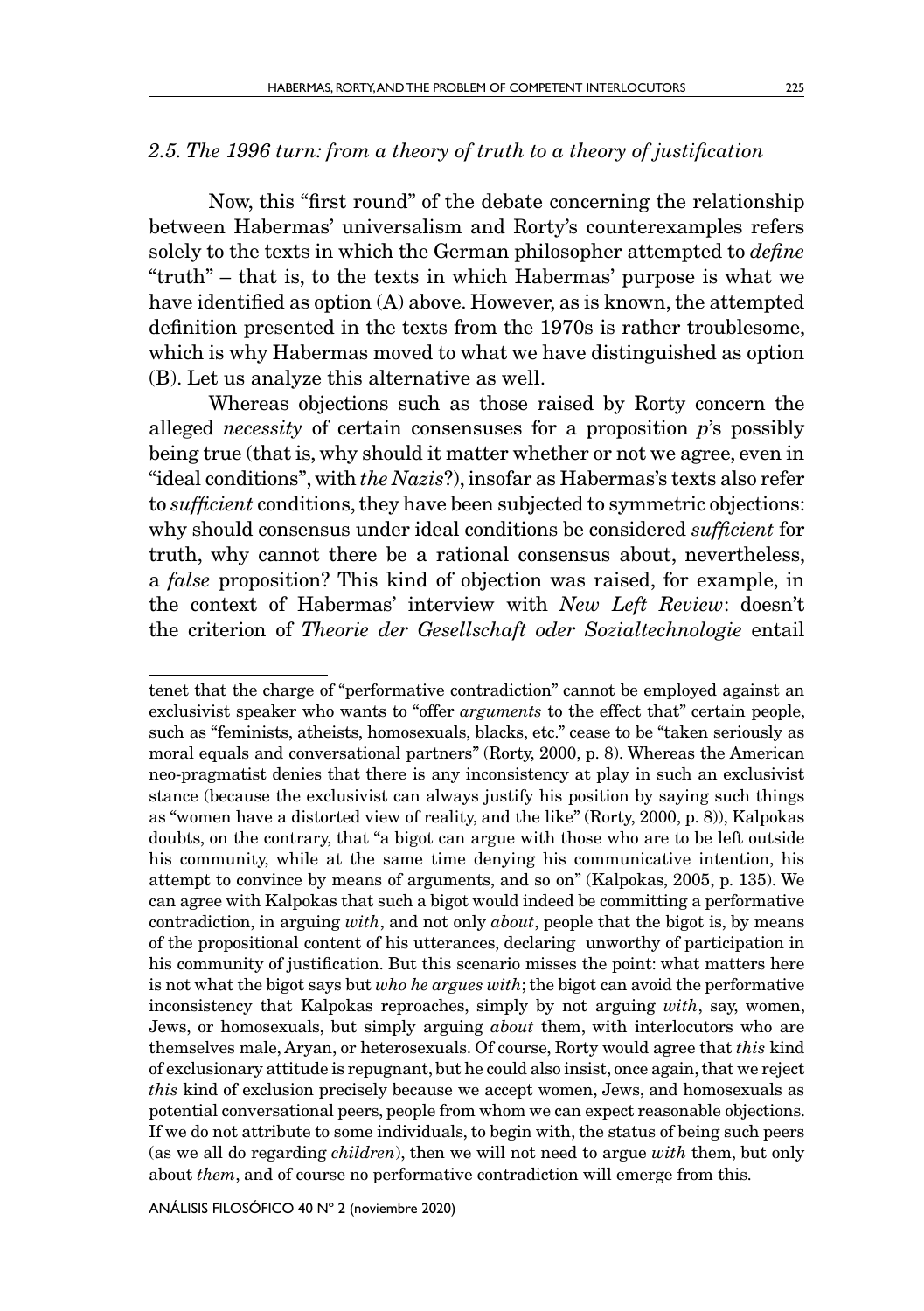the implausible consequence that an ideally rational argumentative exchange between ancient Greeks would have reached the truth about, say, physics? (Habermas, 1985b, p. 86). Similarly, it is this sufficiency condition which is questioned by Wellmer in *Ethics and Dialogue*: why should we believe that a rational consensus between physicists of the 19th century about Newtonian physics was a proof of its truth–so that, consequently, we can only say that Newtonian physics is not true if we say that there was never a *rational* consensus about it? (Wellmer, 1986, p. 71). If Habermas' way out consists, predictably, in insisting on the fact that truth amounts to rational consensus *under ideal conditions*– which can include the notion that enough time has passed, that is, that subjects attaining this consensus find themselves "at the end of the inquiry" whereas 19th century physicists did not–then the obvious problem emerges that such notion of a *final* ideal consensus tells us nothing useful, in terms of a criterion, about the agreements actually arrived at in argumentative exchanges in the real world. Which finally leads Habermas to accept precisely the kind of dilemma that Wellmer had presented. In Habermas' words,

Either the normative content of the pragmatic presuppositions of rational discourse is insufficient to rule out the fallibility of a consensus discursively attained under approximately ideal conditions. Or the ideal conditions of rational assertibility that are sufficient for this lose the power of regulative ideals to guide behavior because they cannot even approximately be met by subjects capable of speech and action as we know them (Habermas, 2014, p. 38).

Therefore, Habermas no longer believes that "truth" is an epistemic concept, that there is a conceptual connection between truth and justified assertibility under ideal conditions such that the latter notion can be used to *define* "truth". In the "Introduction" to *Truth and Justification,* he writes:

To be sure, for us there is an unavoidable epistemological connection between truth and justification […]. But I have […] become convinced [...] that this does not amount to a conceptual connection between truth and rational assertibility under ideal conditions. […] Even the arguments that here and now irresistibly convince us of the truth of *p* can turn out to be false in a different epistemic context. […] These objections have prompted me to revise the discursive conception of rational acceptability by *relating* it to a pragmatically conceived,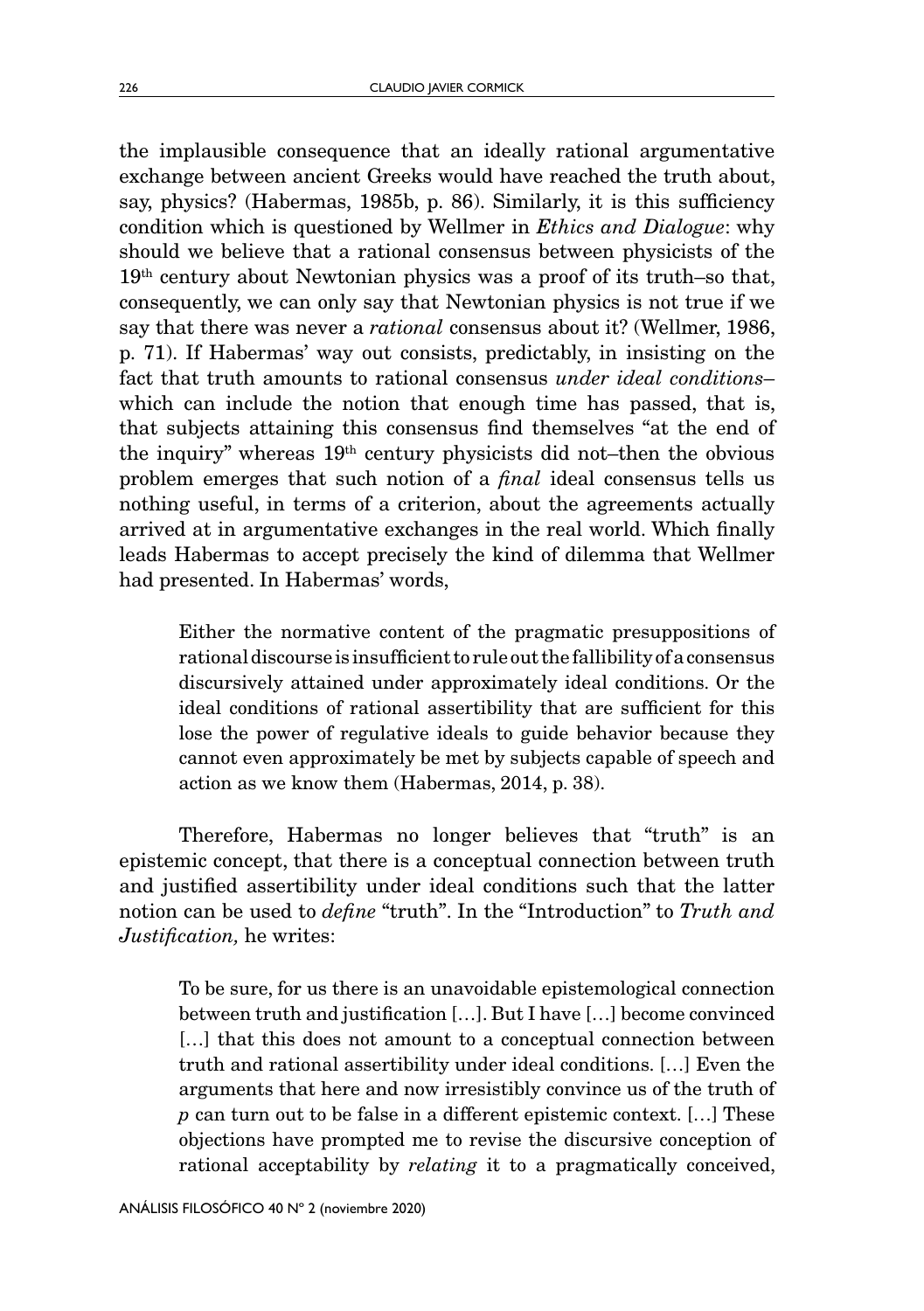non-epistemic concept of truth, but without thereby assimilating "truth" to "ideal assertibility" (Habermas, 2014, pp. 37-38).

Habermas now distinguishes more clearly between, *on the one hand*, the satisfaction of the truth-conditions of a proposition *p* (which satisfaction is not itself an epistemic fact) and, *on the other hand*, what we as epistemic subjects can do to *establish* whether or not such conditions are satisfied. Crucial to this proposal, as follows from the passage we have just quoted, is the circumstance that "establishing" the truth of *p*, or rationally "convincing ourselves" of the truth of *p* does not mean that *p* has been *infallibly* proven true; therefore, we can describe the shift from option A to option B as that from a theory *of truth* to a theory *of justification*<sup>4</sup> .

## *2.6. The persistence of the problem of competence after the 1996 turn*

In any case, what matters to our problem here is that, if not truth, at least the (fallible) *establishment* of truth is elucidated in connection with some notion of universal consensus–that is, the *universalistic* aspect of the problem remains. This comes to the fore in "Richard Rorty's pragmatic turn", an article which initially appeared in 1996 and worth quoting *in extenso*:

In [the] unavoidable presuppositions of argumentation, the intuition is expressed that true propositions are resistant to spatially, socially, and temporally unconstrained attempts to refute them. What we hold to be true has to be defendable on the basis of good reasons, not merely in a different context but in all possible contexts, that is, at any time *and against anybody*. This provides the inspiration for the discourse

4 In fact, according to Barbara Fultner, what Habermas offered in his texts from the 1970s as a "consensus theory of truth" was *already* "not so much a theory of *truth*  as of *justification*. As an account of truth, it is unsatisfactory because warrants can be lost in light of new arguments" (Fultner, 1996, p. 233). She goes on to write that "truth cannot simply be defined as warranted assertibility or rational acceptability since the warrant or justification may be lost, whereas truth is supposed to be an eternal property of a statement" (Fultner, 1996, p. 238). However, there is no real disagreement between Fultner's position in this point and the reconstruction we are offering here: she acknowledges that Habermas in the 1970s *intended* to provide a theory of truth, but she criticizes it as insatisfactory and suggests that, as a theory *of justification*, it would fare better. Habermas' abandonment of an epistemic conception of truth can then be described, following Fultner, as his admission of what form his theory should, from the beginning, have taken.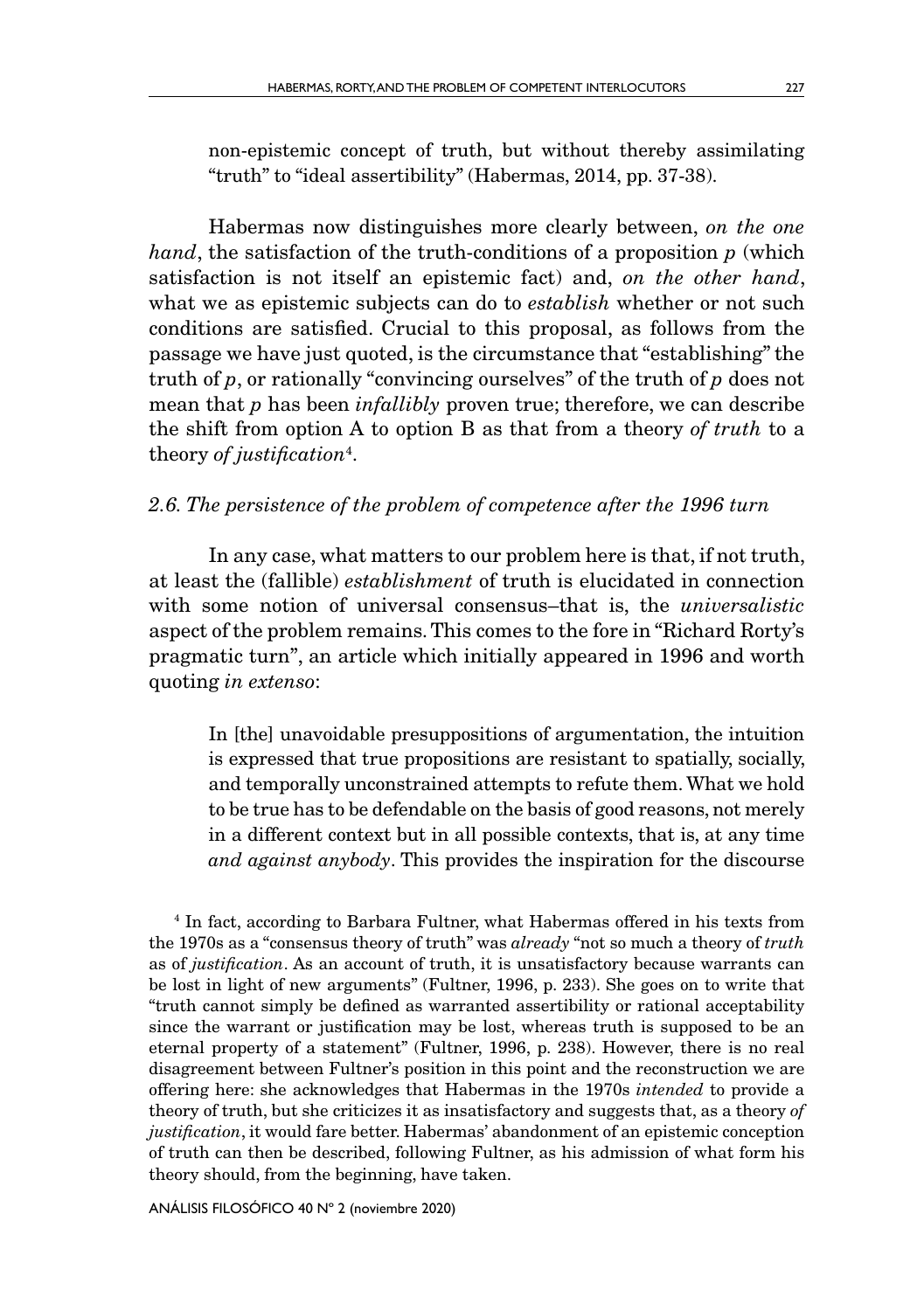theory of truth: a proposition is true if it withstands all attempts to refute it under the demanding conditions of rational discourse.

However, this does not mean that it is also true *for this reason. A*  truth claim raised for *'p'* says that the truth conditions for *'p'* are satisfied. We have no other way of ascertaining whether or not this is the case except by way of argumentation, for direct access to uninterpreted truth conditions is denied to us. But the fact that the truth conditions are satisfied does not itself become an epistemic fact just because we can only *establish* whether these conditions are satisfied by way of discursive vindication of the truth claim – whereby we have already had to interpret the truth conditions in light of the relevant sorts of reasons for the claim in question (Habermas, 1996, pp. 733-734; 2000, p. 46).

As Levine summarizes this move, "while discursive justification is the only way to *settle* contested truth claims and is therefore epistemically connected to truth, this does not mean that truth can be identified with what is justified, even in ideal conditions" (Levine, 2011, p. 246; cf. also Lafont, 2018, p. 301). Therefore, *on the one hand*, Habermas weakens his proposal by making explicit that the epistemic connection between truth and justification "must not be turned into a *conceptually inseparable* connection in the form of an epistemic concept of truth" (Habermas, 2014, p. 38); *on the other hand*, discursive vindications of a truth claim for *p* are the only way in which we can *establish* whether or not the truth-conditions of *p* actually obtain. As a consequence, even in this weaker form of the theory, the analysis of rational discourse, its conditions and the participants in it remains central in such a way that Rorty's worries remain applicable. The discursive "resistance" of *p* against attempts to refute it no longer means for Habermas that *p* is true, but it *does* mean that we are justified in claiming that *p* is true; therefore, what kind of consensus, the consensus *with whom*, should be taken to justify us in making such a claim?

Therefore, *both* in an understanding of Habermas's proposal under option A (as providing a theory of *truth*) *and* in an understanding of it under option B (as providing a theory of *justification*) the problem emerges of why Habermas does not restrict the community of relevant interlocutors to *competent* ones–which is why Rorty's worries "cut through" the difference between these two versions of the theory.

Now, as we anticipated, in 1971 Habermas *did* include a competence condition in his discourse theory of truth. Let us now consider the texts from that year and the difficulties they raise.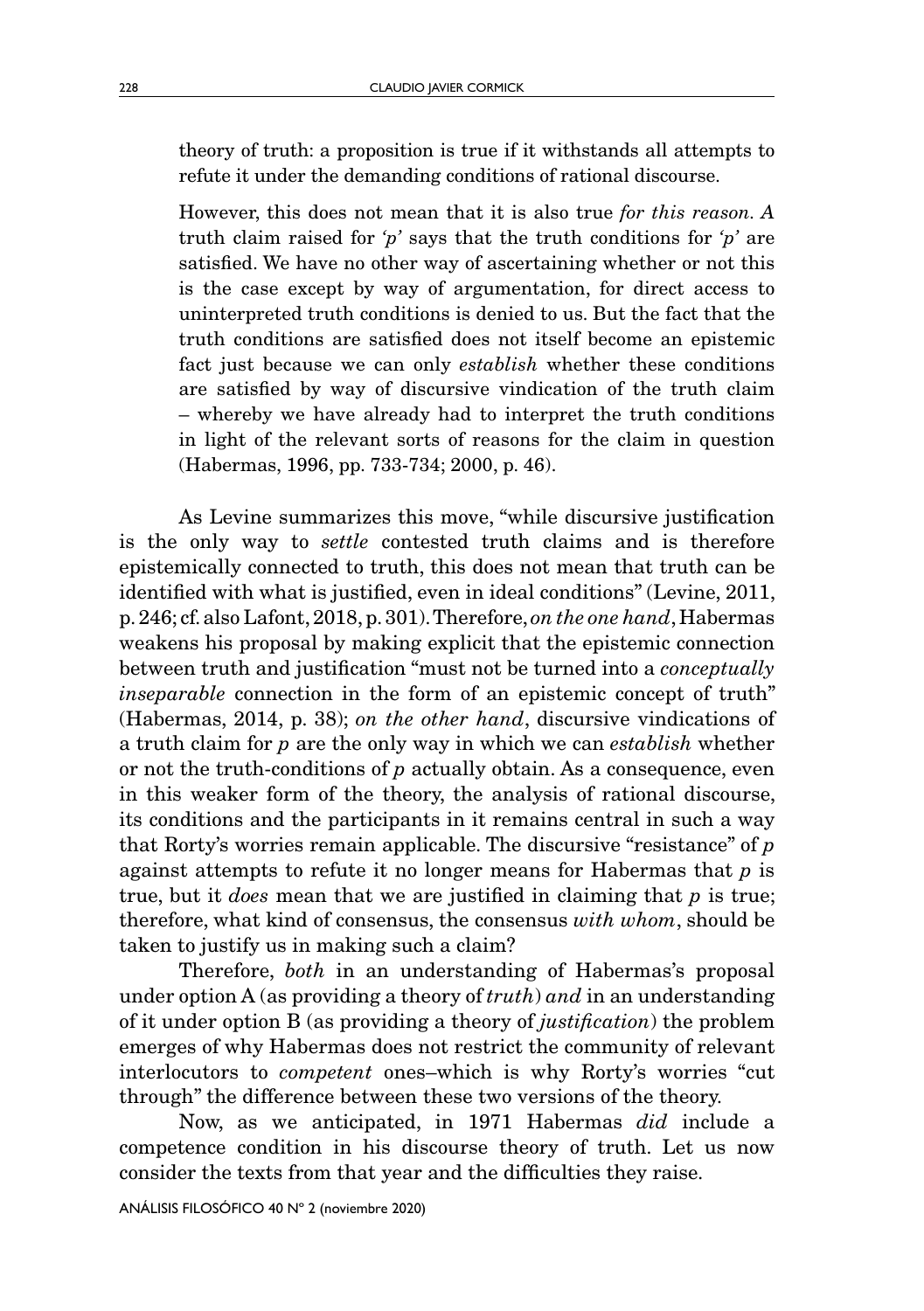## 3. The status of "competence in judgment" in Habermas's 1971 Gauss Lectures: the competence condition and the problem of circularity

Habermas' point in the early 70s was to admit that we can indeed define truth by reference to consensus obtained by competent subjects. However, Habermas (unlike Rorty) *also* pointed out that in doing so we face a serious problem. Namely, that (in the opposite direction of the definitional work) the very status of "competent" can be reasonably attributed to a subject only on the basis of a rational discourse on the question (Habermas, 2002, p. 96; the passage corresponds to Habermas & Luhmann, 1971/1979, pp. 134-135). In the context of a dialogue with a critic who demands that a competence condition be included in the theory (as did Rorty, Wellmer and McCarthy), Habermas' declaration that competence can only be rightly attributed as the outcome of a discourse places the German philosopher in a curious situation: *on the one hand*, his theory has to face a circle between "rational agreement" and "competent subject" when it comes to the concrete application of these concepts to particular cases. *On the other hand*, according to this early version of Habermas' theory, facing this circle is something that an author such as Rorty *should* do; any other attribution of "competence" seems unjustified to Habermas.

Let us reconstruct how this problem appears in Habermas' 1971 Gauss Lectures (the text of which, in turn, overlaps in a series of relevant aspects with the formulations in *Theorie der Gesselschaft*). Given that these passages have been surprisingly overlooked in the analysis of the Habermas-Rorty debate, we will need to cite some of them *in extenso.*

#### *3.1. Competence and circularity*

In the last of his Gauss conferences, Habermas presents an attempted definition of truth in the sense that we saw in section 2.2, above. However, some pages after having introduced this alleged conceptual connection between truth and the assent of *every* other speaker, Habermas adds the following clarification:

According to the consensus theory of truth, the condition for redeeming the truth of propositions is the potential assent of *all* other persons. Now, as a matter of fact, there are always only a few persons against whose assent I can check my assertion's claim to validity. The actual assent that I can possibly obtain from a few others is more likely to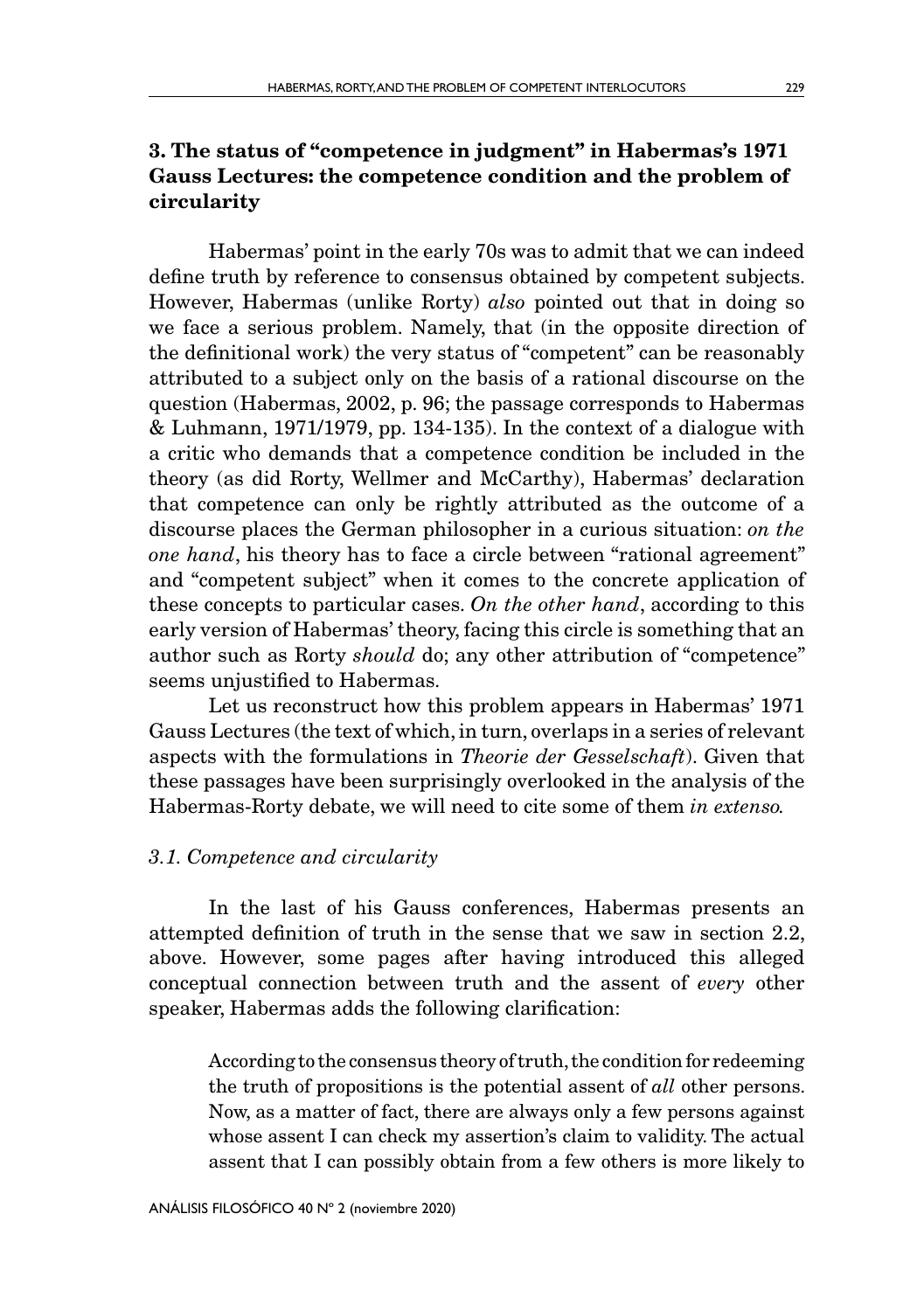be endorsed by further judges, the less we and others see any reason to doubt their competence to judge. Therefore we shall restrict the truth condition that has been introduced counterfactually as follows: I may assert *p* if every other *competent* judge would agree with me in this assertion (Habermas, 2002, p. 95; Habermas & Luhmann, 1971/1979, pp. 124-125).

This last sentence is one that Rorty could have gladly agreed to–in fact, it is hardly distinguishable from what Rorty, as we saw, describes as the "ideal presupposed by discourse". The divergence, however, appears immediately later, when Habermas asks the question "But what can competence in judgment mean in this context?" (cf. Brand, 1976, p. 287 for an early problematization on this point; Habermas, 2002, p. 95; Habermas & Luhmann, 1971/1979, p. 125). Habermas refers here to Kamlah and Lorenzen, who claimed "that competent judges must be capable of performing appropriate verification procedures, […] must have expert knowledge" (Habermas, 2002, p. 95; Habermas & Luhmann, 1971/1979, p. 125). Nevertheless, the problem for Habermas is how to determine "what sort of verification procedure is to count as appropriate in a given case", and "who may claim to be an expert". "These questions, too", the German philosopher goes on to say,

must be subject to discourse, the outcome of which in turn depends on a consensus among the participants. Expertise is no doubt a condition that must be satisfied by a competent judge. But we cannot specify any independent criteria for what counts as "expertise"; deciding on the choice of these criteria itself depends on the outcome of the discourse (Habermas, 2002, p. 95; Habermas & Luhmann, 1971/1979, p. 125).

The problem of circularity, according to Habermas, emerges not only for the assessment of claims to *truth*, but also for other validity claims:

The consensus theory of truth makes us aware that it is not possible to decide on the truth of propositions without reference to the competence of possible judges. […] The idea of true consensus requires that the participants in discourse be able to distinguish reliably between reality and appearance, essence and accident, and is and ought; for only then can they be competent to judge the truth of propositions, the veracity of utterances, and the legitimacy of actions.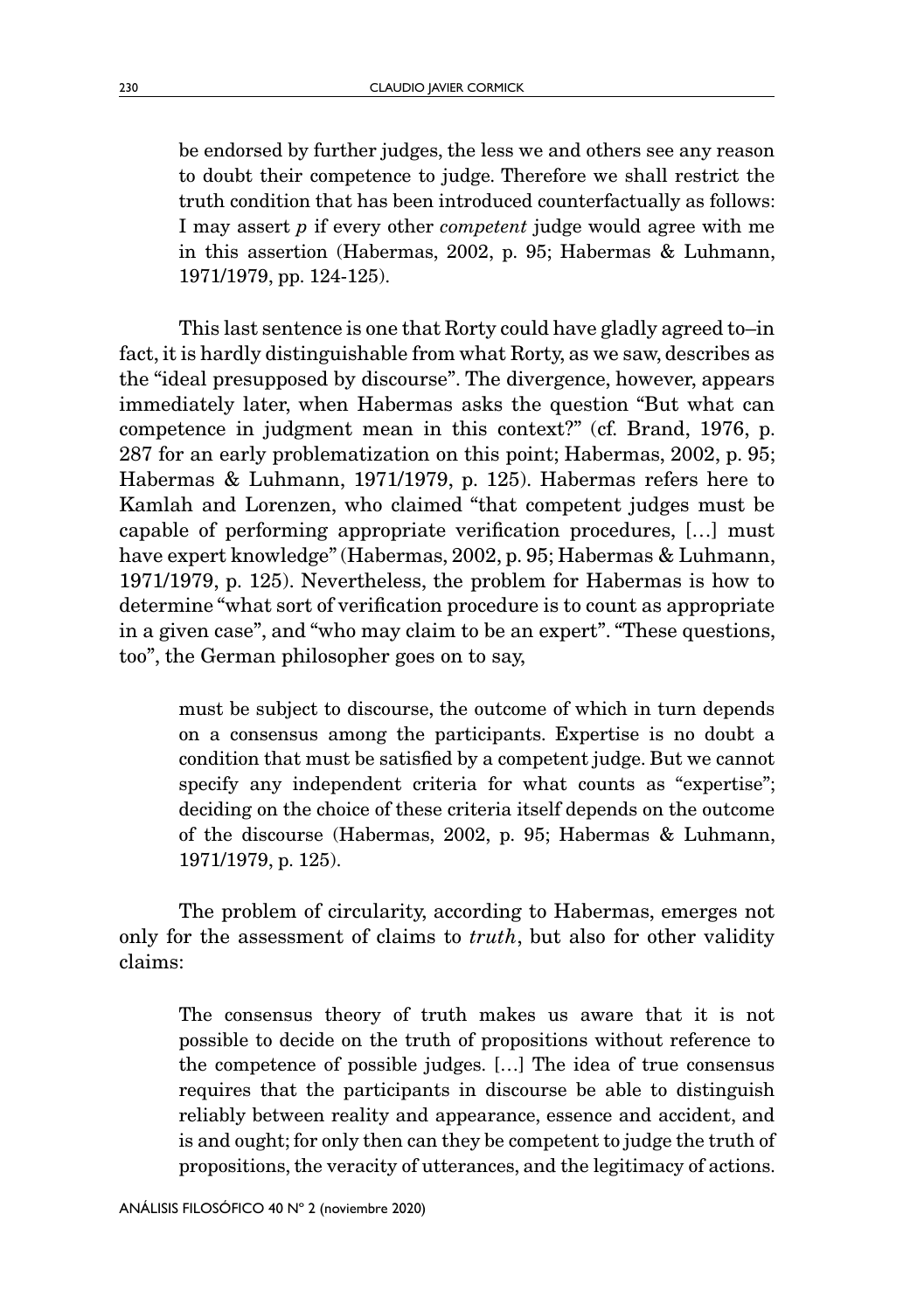Yet in none of these three dimensions can we specify a criterion that would allow for an independent assessment of the competence of possible judges or participants in deliberation. *Rather, it seems as though the competence to judge itself must be judged on the basis of the same kind of consensus for whose evaluation criteria are to be found* (Habermas, 2002, p. 96; Habermas & Luhmann, 1971/1979, pp. 134-135. Emphasis ours).

So, summing up, we seem to need to appeal to the subjects' "competence in judgment" in order to be able to trust that some "*actual* assent", a consensus achieved in some particular discursive exchange, is rational and thus actually probative of anything at all, but it is also only as a result of rational assent that we can ever say, in a justified manner, that certain subjects are actually competent.5

## *3.2. Why the circularity problem does not emerge for Rorty*

Of course, the circle would not emerge if we could show that *(a)*  the cognitive competence of certain subjects does *not* depend on such a competence having been proven by means of discursive consensus. Or, alternatively, if we held that *(b)* we can take some discursive consensuses to justify us in claiming truth for certain propositions without it being necessary to problematize, at the same time, the competence of the subjects involved in such consensuses (for example, by taking some discursive consensuses as probative on the basis of their *procedural* properties).

We can illustrate this opposition by returning to Rorty's example of a surgeon facing a Chinese traditional doctor. To make a clearer comparison, let us speak about a *group* of doctors. According to Habermas' proposal, it would be troublesome to say that practitioners of Western medicine are "competent" subjects for the assessment of a series

5 We might also speak here of a risk of *infinite regress*, and not only one of circularity. According to Fultner, "Treating rational consensus as a criterion or condition for truth presents the threat of an infinite regress if not of circularity. For it seems that whether a consensus is indeed rational, whether it guarantees truth, in turn depends on yet another consensus" (Fultner, 1996, p. 240). However, Fultner is considering only the relationship between a first-order question, such as "Is *p* true?", and a second-order question, such as "Was the consensus about the truth of *p* a rational one?" (which would also need to be answered discursively) without referring to the key problem of *what subjects* should take part in each argumentative exchange. In other words, Fultner is correct to point a problem out, but the situation for Habermas' theory is even worse.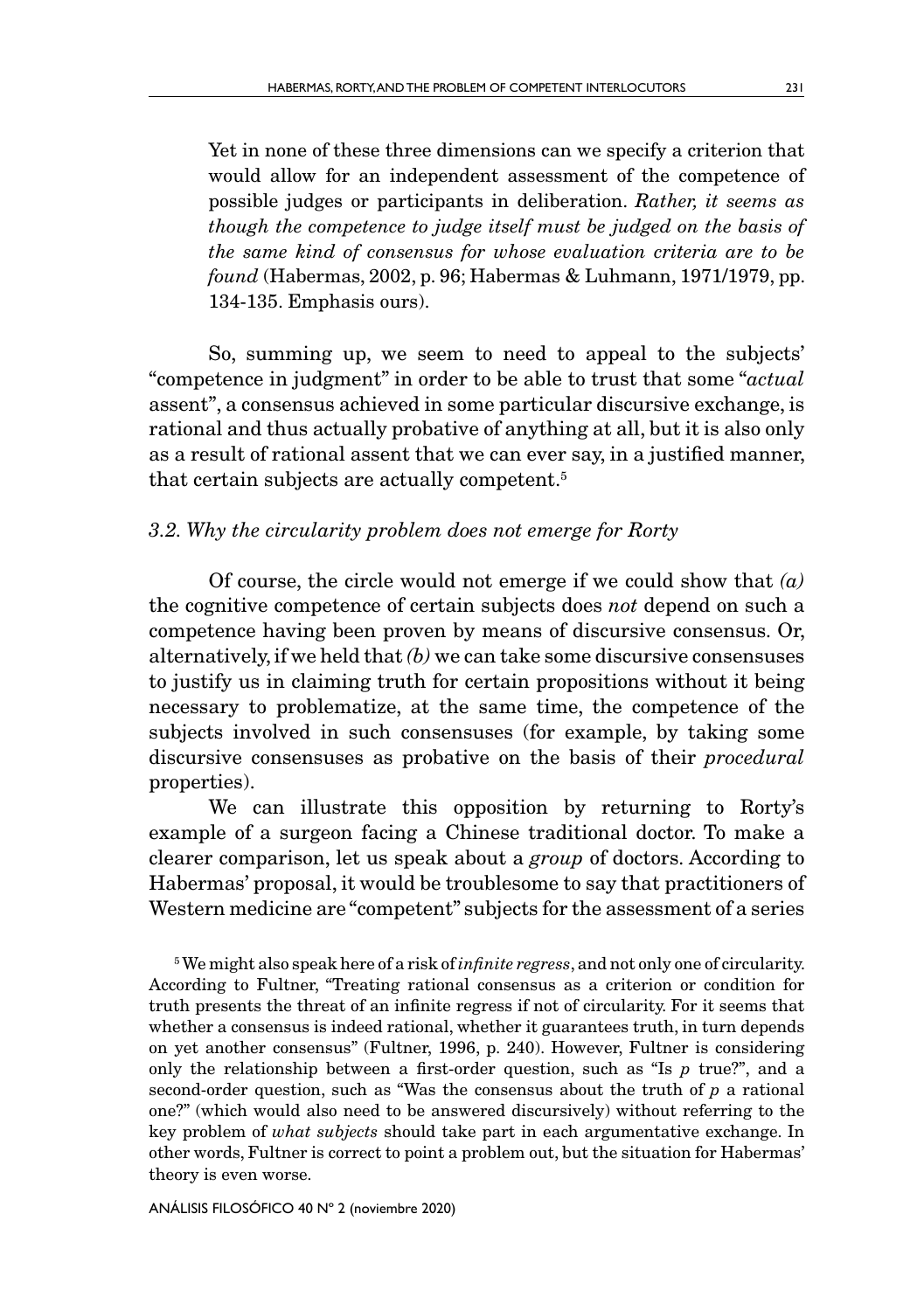of propositions referred to human health, whereas Chinese traditional doctors are not: in fact, the "competence to judge" that those doctors have must itself "be judged on the basis of consensus" and, in turn, we will obtain different consensuses depending on how the community that judges about the competence of these doctors is composed.

Now, it seems rather clear that Rorty leans towards solution *(a)*. Though he does not explicitly address the circle Habermas finds between competence and consensus, he does, nonetheless, take certain beliefs as determining "where we are", as a starting point that provides us with normative standards for the consideration of other beliefs and, indirectly, for the consideration of the competence of other subjects– which would authorize us, in turn, to call the practitioners of Western science, and not Chinese traditional doctors, "competent". In Rorty's words, we "should accept the fact that we have to start from where we are, and that this means that there are lots of views which we simply cannot take seriously" (Rorty, 1984b, p. 11).

Insofar as, according to Rorty, "human beings are centerless networks of beliefs and desires and […] their vocabularies and opinions are determined by historical circumstance", the possibility may appear that there is not "enough overlap between two such networks". When that happens, Rorty continues, "we" do not question "our" beliefs; instead, we can call our interlocutors "crazy", because our attempts to converse "have made us realize that we are not going to get anywhere" (Rorty, 1991b, p. 191). And this is because–as Rorty wrote in the context of rejecting the notion of "transcultural validity"–"The interesting question is not whether a claim can be 'rationally defended' but whether it can be made to cohere with a sufficient number of *our* beliefs and desires" (Rorty, 1990, p. 640, cf. also 1991a, p. 50 for an explicit connection between the notion of ethnocentrism and the criterial value attributed to " our own present beliefs"). This amounts to saying that, in the framework of Rorty's ethnocentrism, unlike that of Habermas' proposal, the attribution (or, more clearly, the *refusal*) of the condition of "competent subject" takes place *independently of* the result of any previous argumentative consensus *about* competence. According to Rorty, "we" divide subjects as competent or incompetent as the result of the existence or not of a sufficient overlap with the beliefs "we" already have–and *these* beliefs *are not*, at the moment, problematized.

Now, the question whether or not this "Rortyan" solution is acceptable (that is to say, whether or not we can speak of competent subjects without needing to appeal to a *discursive exchange* in the context of which such a competence would have been proven) depends on how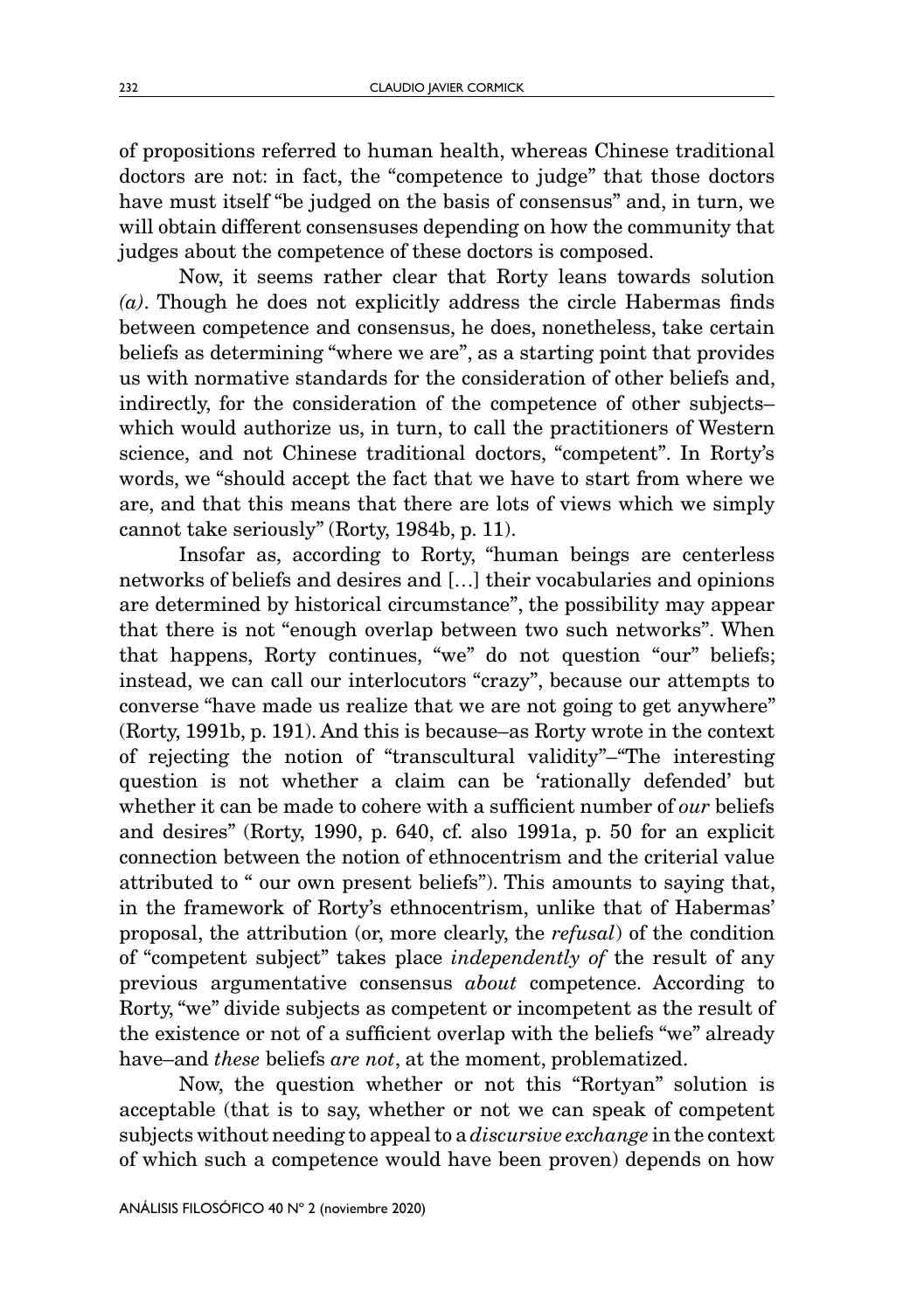reasonable *Habermas' own* way out of the circle turns out to be. As we will try to show in the next section, Habermas himself seems to move to solution *(b)*–that is, he wishes to describe some discursive exchanges as probative of truth by virtue only of their procedural properties, without worrying about the competence of the subjects involved in them– but this solution is far from unobjectionable.

### 4. The appeal to the notion of "ideal speech situation"

## *4.1. "Expert verification" and "ideal speech situation" in Habermas' texts from 1971*

Let us then return to Habermas' *ipsissima uerba* in his texts from the early 70s. We arrived at a seemingly unsurpassable circle. It is of no help, adds Habermas, to think that the circle "could be broken [...] by an ontological theory of truth", as the correspondence theory, because "none of these copy or correspondence theories has […] held up under scrutiny". However, he goes on to say, we cannot simply stop at a pessimistic finding that the circle is irresolvable: "Were this the case […], it would be hard to understand why we nonetheless assume in every conversation that we can reach a mutual understanding. In fact we are always confident that we know how to tell a rational consensus from an illusory one" (Habermas, 2002, p. 96; Habermas & Luhmann, 1971/1979, p. 135).

By stating this, Habermas has not yet introduced what his own solution will consist of, but this turn of the analysis is already interesting. Habermas' proposal here is (at least partly) descriptive, and not (purely) normative, in the sense that it does not attempt to assess *whether or not we are justified*, after all, in assuming that we can distinguish "a rational consensus from an illusory one"–an attempt that might consequently reach the skeptical result that we are not in fact justified. On the contrary, Habermas is considering here a *factum*, the *factum* that we always make that assumption, and wants to *explain* it, not to seek for its epistemological foundations. If we lacked the confidence that we can distinguish a true consensus, Habermas continues, "we could not tacitly presuppose the sense of speech that is always already accepted at the metacommunicative level and without which ordinary language communication would be meaningless–namely, its rational character. *This phenomenon requires explanation*" (Habermas, 2002, p. 96. Emphasis ours. Cf. the similar lines in Habermas & Luhmann, 1971/1979, pp. 135-136).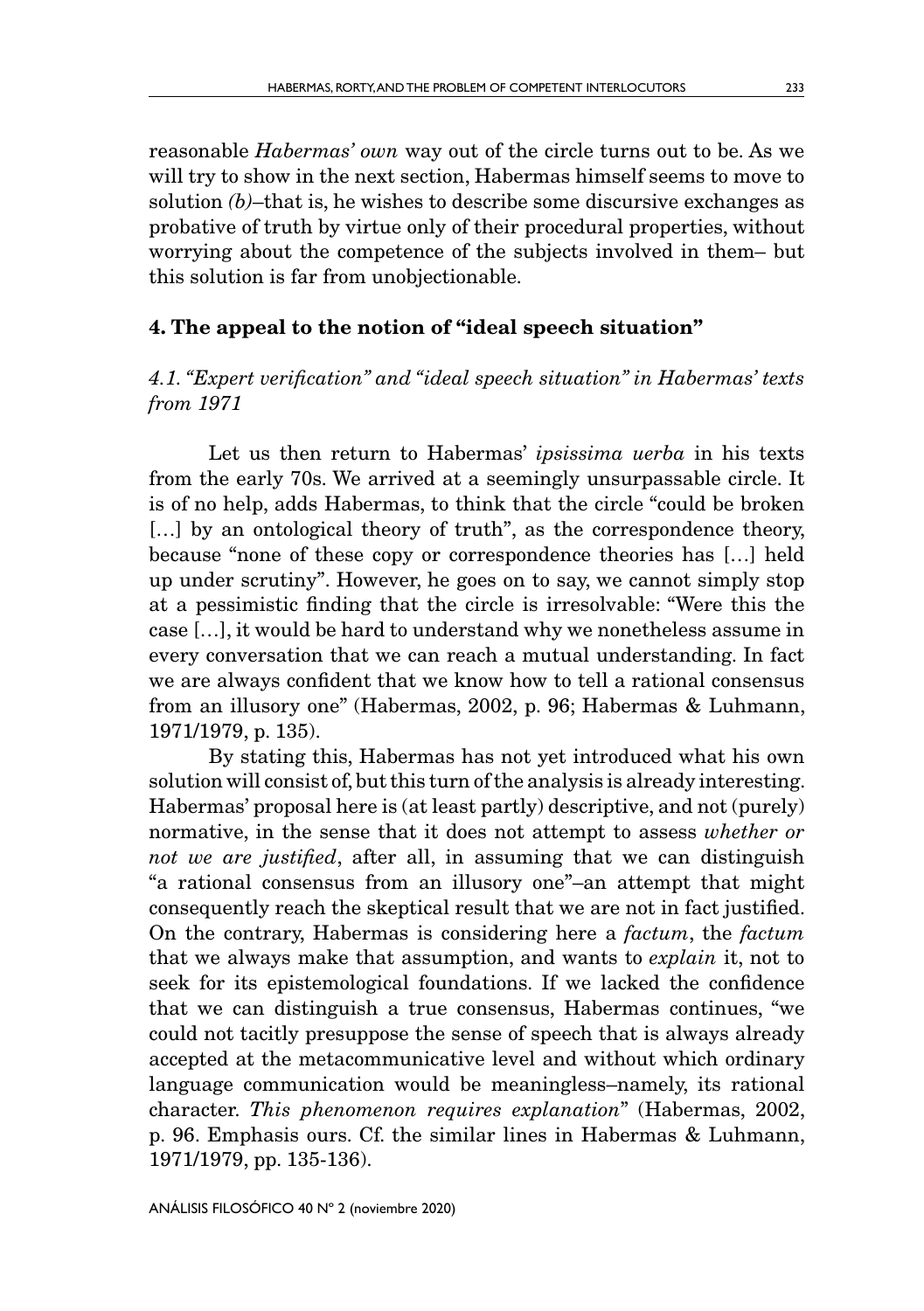So, predictably, Habermas is no skeptic, and he wishes only to *explain* our communicative practices, not to doubt their rationality. What is at stake is, consequently, whether Habermas' solution constitutes a better explanation of such practices than Rorty's own proposal. Now, what Habermas introduces at this point is the well-known, and very polemical, notion of "ideal speech situation". Immediately after presenting a demand for explanation of the "phenomenon" of always counting with our own ability to distinguish rational agreements, he writes:

I would argue that what explains it is that the participants in argumentation mutually *presuppose* something like an ideal speech situation. The defining feature of the ideal speech situation is that any consensus attainable under its conditions can count *per se* as a rational consensus. My thesis is that only the *anticipation* of an ideal speech situation warrants attaching to any consensus that is in fact attained the claim that it is a rational consensus (Habermas, 2002, p. 97; cf. Habermas & Luhmann, 1971/1979, p. 136).

So we see that, according to Habermas, insofar as we want to conceive our communicative practices as rational, we need to assume that we can in fact distinguish instances of truly rational consensus, even if that assumption has to be a presupposition. Now, what is more important for our purposes here is to highlight the fact that, by means of the appeal to the presupposition of an ideal speech situation, two different problems might be solved, but the way in which Habermas develops the notion of such a situation (by referring only to the *procedural* aspect of the argumentative exchange) can satisfactorily tackle only one of them. *One* of those problems is whether or not certain factually obtained consensus about a proposition *p* has been in fact a *rational* one–in opposition to agreements which stem from coercion or some kind of asymmetry between participants, detrimental for the free play of arguments. *Another* problem, the really interesting one, is whether or not a certain consensus about *p* is in fact a sufficient justification for claiming that *p* is true.

The first problem might well be tackled by analyzing only the formal properties of the argumentative exchange, irrespective of any considerations on the cognitive competence of the participants in the dialogue, but it cannot be all what Habermas is concerned about here. "The idea of true consensus", as we have seen in the texts from 1971, "requires that the participants in discourse be able to distinguish reliably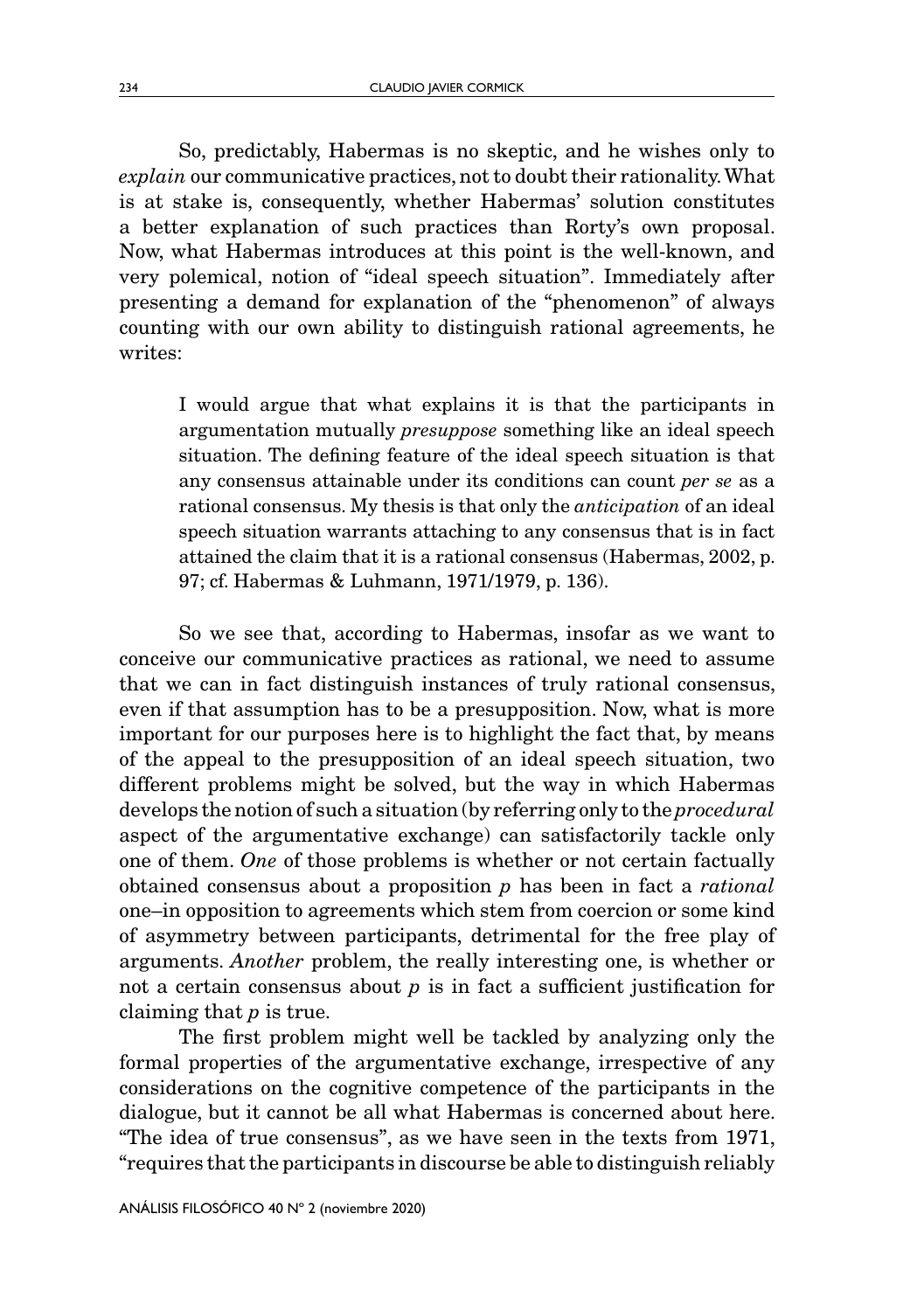between reality and appearance […] for only then can they be competent to judge the truth of propositions" (Habermas, 2002, p. 96; Habermas & Luhmann, 1971/1979, pp. 134-135). In other words, participants in a rational discourse who are *not* able to "distinguish between reality and appearance" would not be able to judge the truth of propositions *even if*, from a procedural point of view, their communicative exchange were flawless. Therefore, if we want to know whether an argumentatively agreement about *p* justifies us in claiming truth for *p*, it is not enough to make presuppositions only about *the procedure* that has been followed; it would also be necessary to make presuppositions about, as McCarthy wrote, "empirical conditions", such as those "referring to the intelligence, competence, psychological normality, etc. of the participants" (T. A. McCarthy, 1973, p. 150).

Now, in Habermas' words, a speech situation is "ideal if communication is impeded neither by external contingent forces nor […] by constraints arising from the structure of communication itself. The ideal speech situation excludes systematic distortion of communication. *Only then is the sole prevailing force the characteristic unforced force of the better argument, which allows assertions to be methodically verified in an expert manner*" (Habermas, 2002, pp. 97-98. Emphasis ours). But what follows from this is that if a speech situation is "ideal", and consequently participants in it guide themselves by the "unforced force of the better argument", communication will not be "impeded"; in other words, *if* participants in it are capable of "methodical verification in an expert manner", as Habermas writes, *then* their capability for such a verification will find no obstacles in communication. But it is one thing to say that, in absence of structural obstacles, this ability for expert verification will find its way, and it is quite another to say that purely structural conditions can work a *creatio ex nihilo* of good arguments. For the capacity of expert verification to function "unimpeded", it needs to be present in the speech situation in the first place–and this demand is not included among the conditions of an ideal speech situation. Habermas only describes the condition that "all participants in dialogue" must have (1) "the same opportunity to [...] initiate communication and to continue it through speaking and responding or asking questions and giving answers"; *(2)* the same opportunities "to put forth interpretations, assertions, explanations, and justifications and to establish or refute their claims to validity" (Habermas, 2002, p. 98); they must also have, *as actors* (that is, when they are not participants in *discourse*) *(3)* the same opportunities to use "representative" speech acts, so that they "can translate their non-verbal expressions into linguistic utterances" and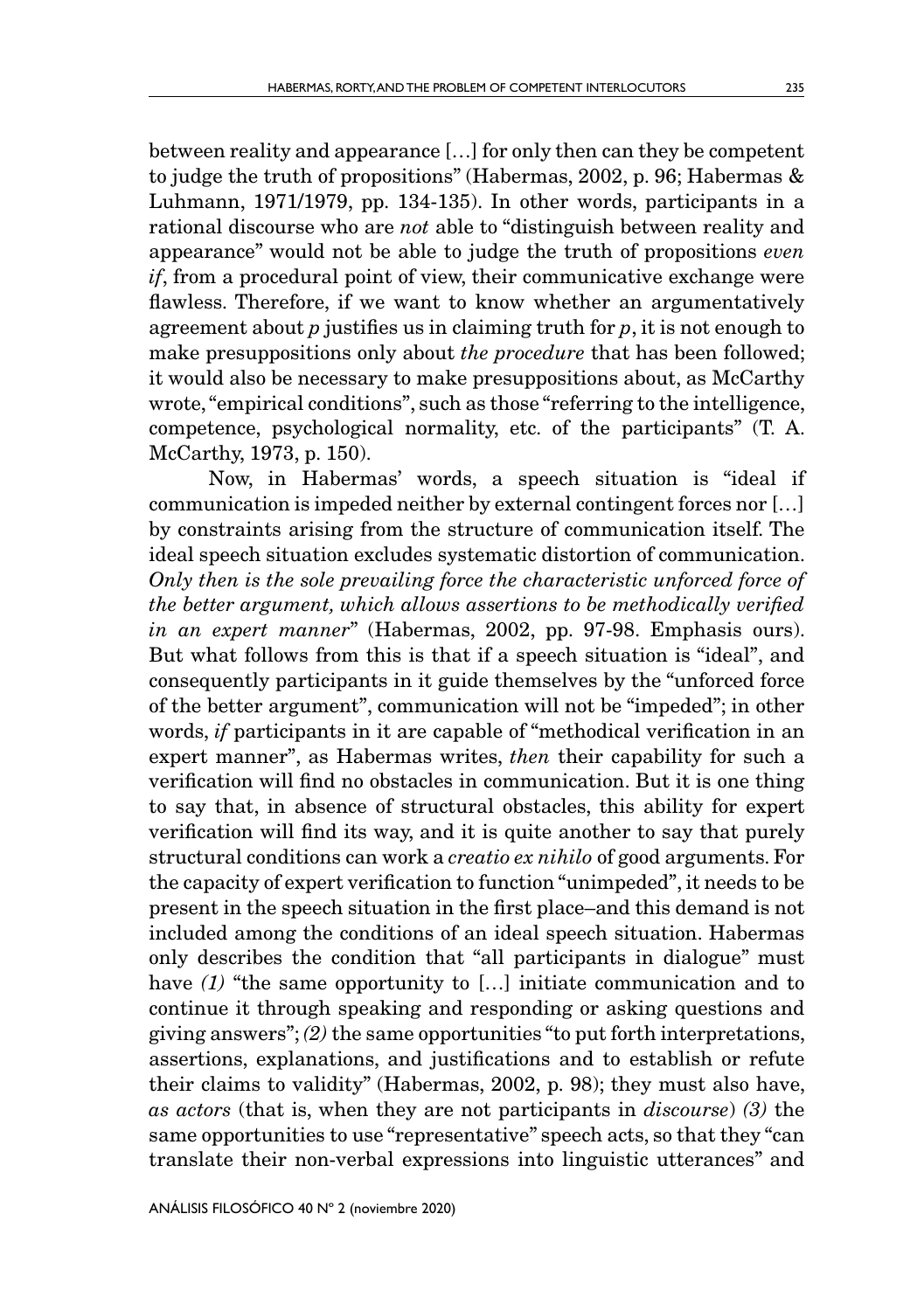*(4)* equally symmetric opportunities "to command and resist, to allow and forbid […], to answer for one's actions and demand others to do so", which "ensures the possibility of withdrawing at any time from contexts of interaction and entering into discourses that thematize claims to validity" (Habermas, 2002, p. 99).

Now, it is quite ironic that, whereas Habermas was well aware of the risk of circularity raised by the notion of "competent subject", as we saw in section 4, when he introduces the presupposition of an ideal speech situation as a solution for this circularity he seems to have completely forgotten the problem of competence. If it is legitimate to *presuppose* that an argumentative exchange is taking place under ideal conditions in the sense that the structure of communication is symmetrical and lets the exchange be guided by "the force of the better argument", it is not clear why it would not be exactly as legitimate for speakers to *presuppose* (without prior proof, hence without generating any vicious circle) that their interlocutors in the exchange in question are *competent*.

### *4.2. The problem in "Wahrheitstheorien"*

But the disappearance of the problem of competence from Habermas's sight gets even worse: in "Wahrheitstheorien" (written in 1972 and first published the following year), several elements appear which are surprisingly similar to those in the texts from 1971–all the more surprisingly insofar as, in this later text, they are introduced without *any* reference to the problem of competence which was central in the previous works.

In effect, in "Wahrheitstheorien" Habermas *(a)* insists again on the *factum* that we always assume that we can distinguish between a rational consensus and an illusory one; *(b)* declares, yet again, that without such an assumption we would have to give up the claim for a "rational character" of communication (Habermas, 1973/1989, p. 180; the passages are parallel to those in 2002, p. 96; Habermas & Luhmann, 1971/1979, p. 135); *(c)* that, as a consequence of this, we need to consider the ideal speech situation as an inevitable presupposition made by participants in argumentation (Habermas, 1973/1989, p. 180; compare with 2002, p. 97; Habermas & Luhmann, 1971/1979, p. 136), and *(d)* that the ideal speech situation is neither a regulative principle in the Kantian sense nor an "existing concept" in the Hegelian sense (Habermas, 1973/1989, p. 181; see 2002, pp. 102-103; Habermas & Luhmann, 1971/1979, pp. 140-141). But now the context in which all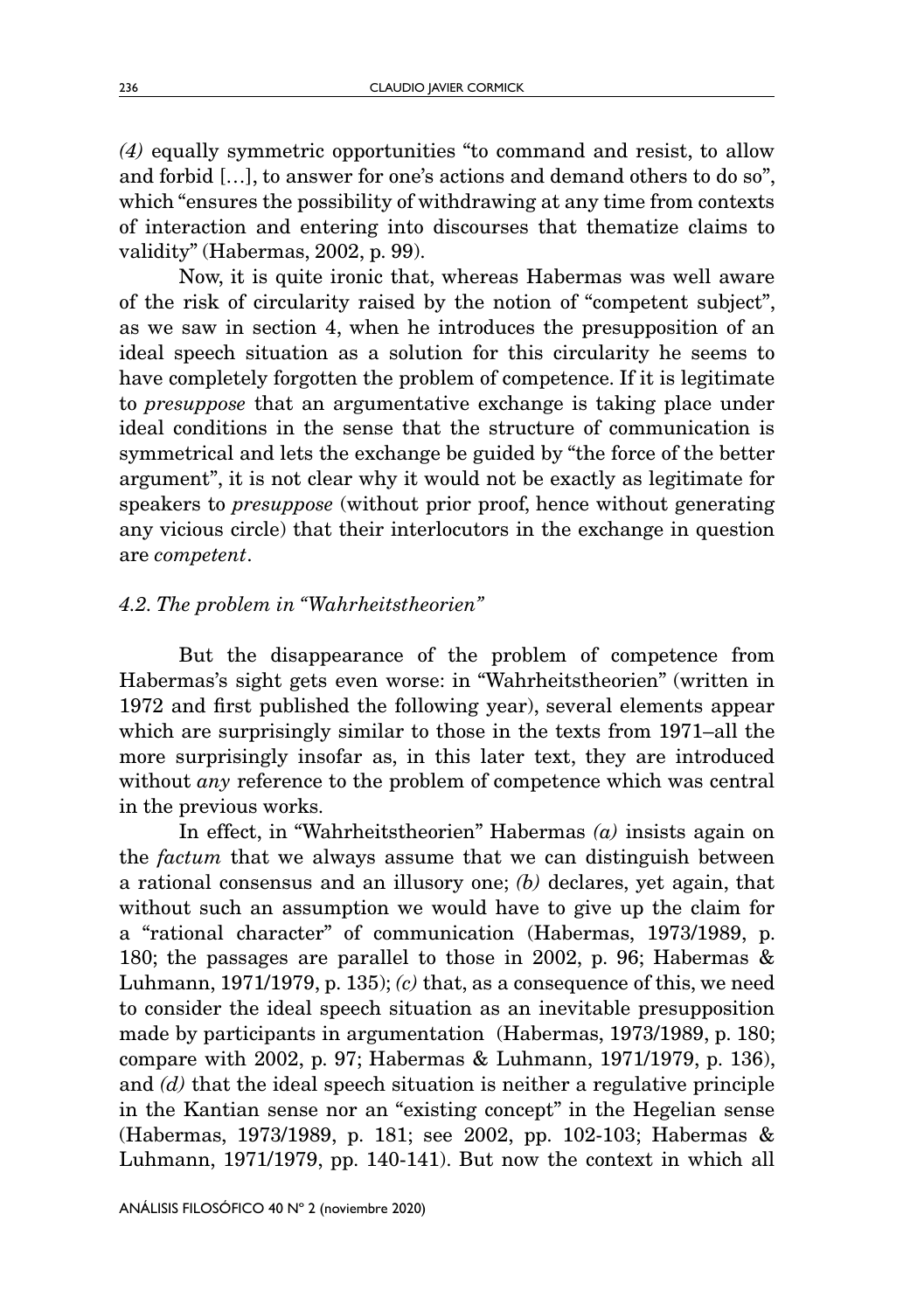these elements are introduced is not that of the concern about whether "the participants in discourse can be competent to judge the truth of propositions", but only the remark that "an argumentatively obtained consensus is a sufficient criterion for the redemption [*Einlösung*] of discursive validity claims if and only if, by means of the formal properties of discourse, the freedom of movement between the different levels of discourse is guaranteed" (Habermas, 1973/1989, pp. 176-177).

This notion of "levels of discourse" must be understood in the context of Habermas' tenet that, for the "structure of argumentation" to produce "rationally motivated decisions about […] validity claims", discourse has to allow a possible "revision" of the entire "language system" in which such claims were initially formulated (Habermas, 1973/1989, p. 174). In Pettit's words, the argumentative practice "must even tolerate interrogation of the very conceptual scheme within which the original claim was put forward" (Pettit, 1982, p. 214). The "freedom of movement" between such levels of discourse, according to Habermas, is guaranteed by, specifically, the "formal properties" of "an ideal speech situation" (Habermas, 1973/1989, p. 177), and at this point he introduces a fourfold enumeration of conditions of such a situation that is roughly the same which we have seen in previous texts (cf. Habermas, 1973/1989, pp. 177-178). But, *again*, and just as we pointed out in connection with the texts from 1971, it is *one* problem whether a consensus about *p* has been rationally obtained, and *another* problem whether the existence of that consensus somehow justifies us in claiming truth for *p*. It is this second problem that Habermas should be able to solve, insofar as he explicitly and repeatedly declares to be in search of the kind of consensus that would be "a sufficient criterion *for the redemption of discursive validity claims*" (Habermas, 1973/1989, p. 177. Emphasis ours.); that in fact a consensus obtained under the conditions of an ideal speech situation can be considered "a criterion for the redemption of each thematized validity claim" (Habermas, 1973/1989, p. 179); or even more strongly, that "a rational consensus" is "truth-guaranteeing" (he speaks of distinguishing a "*wahrheitsverbürgenden Konsensus"*  from a deceiving one) (Habermas, 1973/1989, p. 180). Therefore, the same objection applies as before: *even if* we grant Habermas that an argumentative exchange is only rational if it guarantees "freedom of movement" between "levels of discourse", this freedom, in absence of a sufficient cognitive competence by participants in discourse will not guarantee an adequate assessment of propositions. Even if no structural constraint prevents participants from thematizing, not only the validity claimed for a specific proposition *p*, but also the broader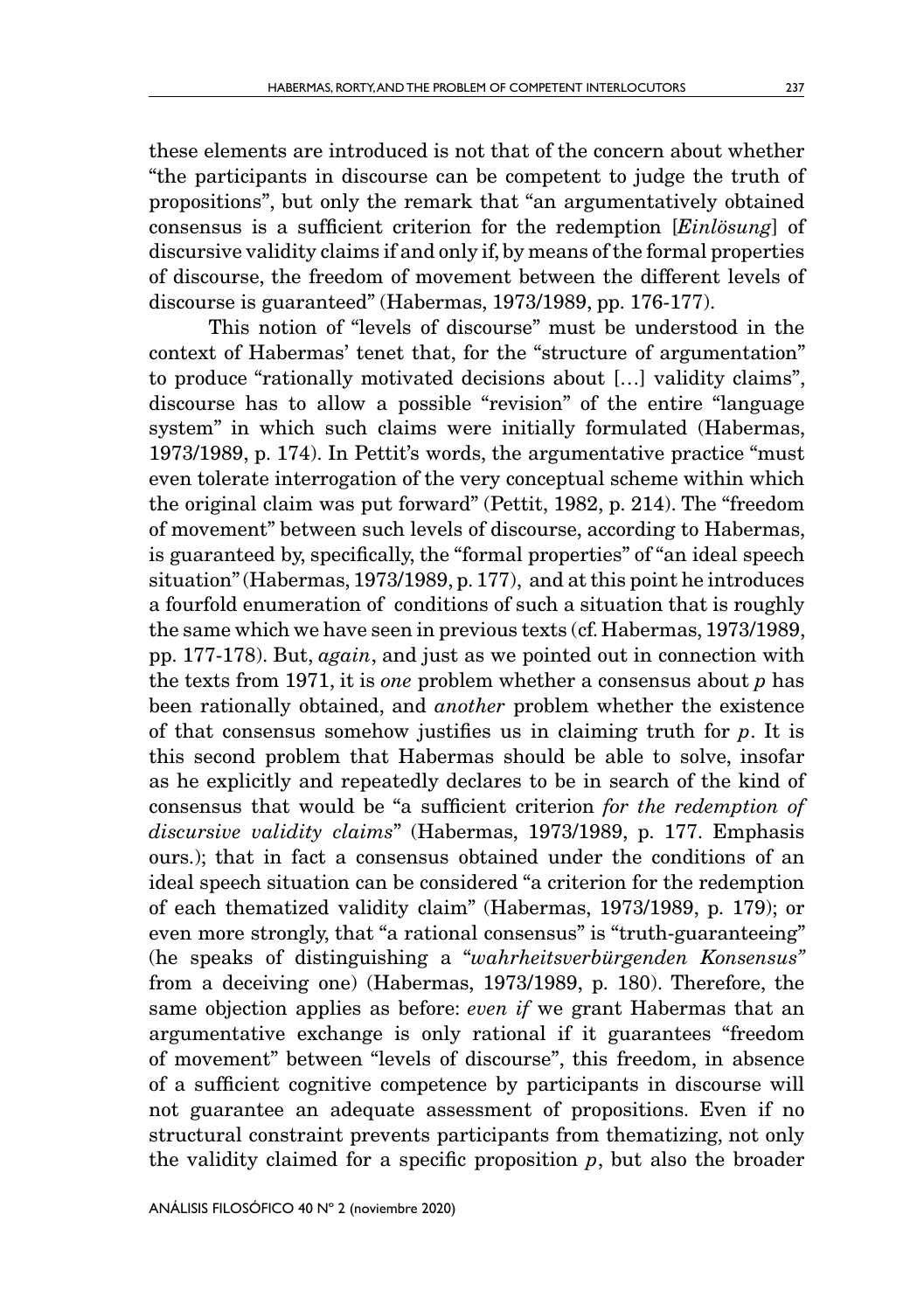"language-system" in which p was raised, it might well be the case that such participants are simply unable to make reasonable criticisms at any "level of discourse". Therefore, the result that "no prejudice remains free from thematization and critique" (Habermas, 1973/1989, p. 177) might not be achieved anyway, and not because of structural constraints to the freedom of participants in discourse, but *because of the cognitive limitations of these participants*. Which is why, summing up, Habermas' appeal to the notion of an ideal speech situation is insufficient.

## 5. A remaining obstacle: the problem of disagreement and nonneutrality

## *5.1. A curious exchange of positions: Rorty and Wellmer, 2010*

So far, our analysis about whether or not to include a competence condition when reconstructing what kind of consensus has a justifying value with respect to a truth claim has assumed that it is Rorty who defends the inclusion of such a condition, whereas Habermas, though having considered it in texts from 1971, later came to relinquish it. However, even if our proposed description of the debate is, in acknowledging the role of these early Habermasian texts, more nuanced than the one presented by Rorty himself, we have so far omitted any reference to the circumstance that, in the exchange between Rorty and Wellmer in the volume devoted to the former in the "Library of Living Philosophers" series, Rorty casts some doubt on the usefulness of a reference to competence. Let us briefly dwell on this exchange.

In an early criticism of Habermas' discourse theory of truth, Wellmer had declared that such a theory is false if it does not specify "that true validity-claims are precisely those upon which an uncoerced consensus can be achieved *among those who are sufficiently capable of judgement*" [*Urteilsfähigen*], but that, at the same time, if Habermas' theory included a reference to such "capacity for judgement" [*Urteilsfähigkeit*], then it "would be void of any substantial content" (cf. also Ferrara, 1987, p. 49, 1989, p. 308; Wellmer, 1986, p. 72. Emphasis ours). However, Wellmer changed his mind on the subject, because, in his contribution to *The Philosophy of Richard Rorty* he made use of the notion of competence precisely in order to defend the tenet that we can consider some reasons to be "good" in spite of the fact that they do not convince everyone. Taking aim at Rorty's alleged counterexample of a man fruitlessly attempting to convince the prison guards to let him escape to resume his role as leader of the resistance, which, according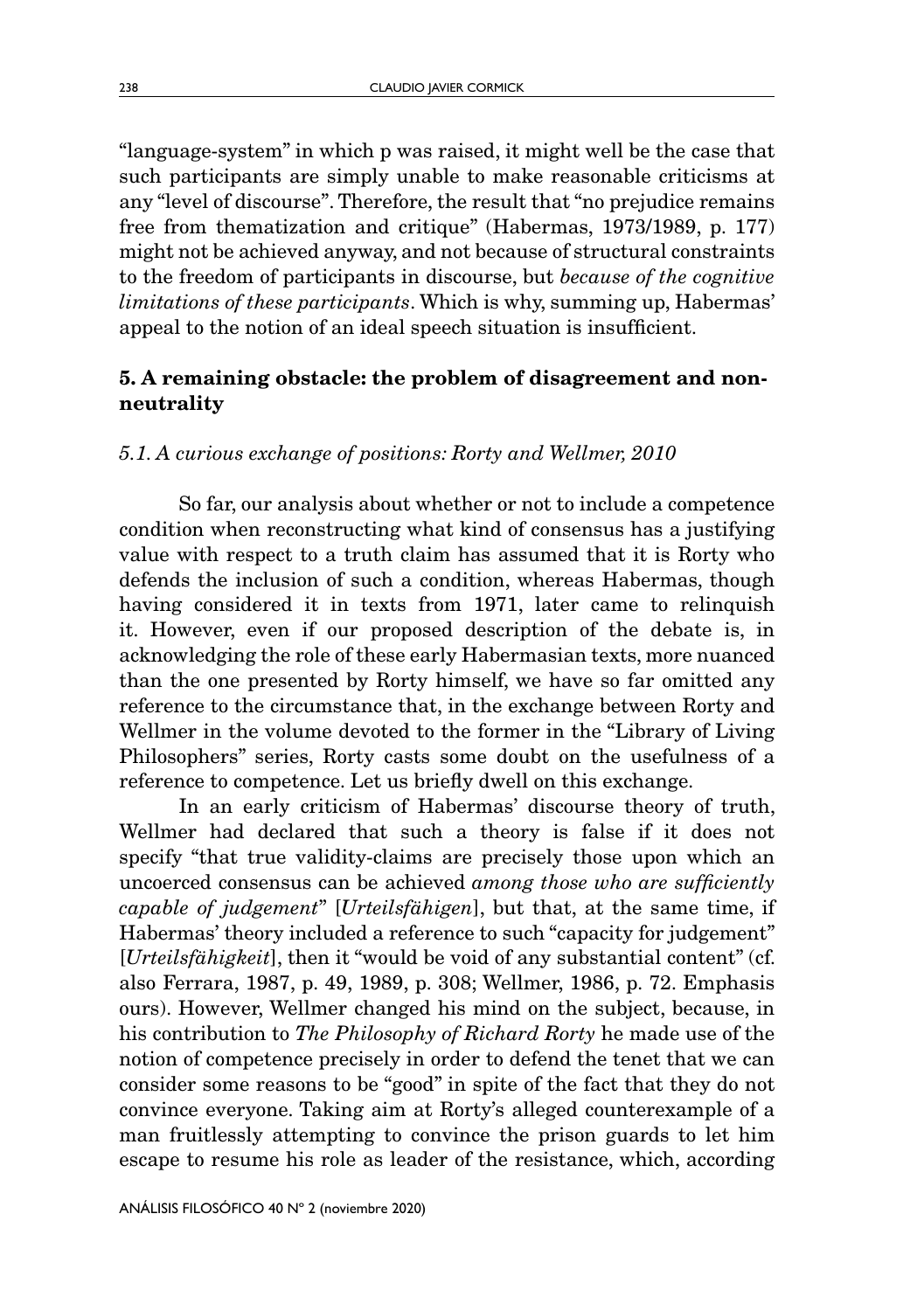to Rorty, proves that there would be no point in the man later saying, "Still, they were good arguments" (Rorty, 2000, p. 9), Wellmer responds that "obviously it would be wrong to conclude that the prisoner did not have good reasons for trying to escape; his prison guards are just the wrong (*an incompetent*) audience to be persuaded by his arguments. The prisoner certainly has a better audience in mind" (Wellmer, 2010, p. 317. Emphasis ours). Indeed, Wellmer continues, when our arguments turn out not to convince our interlocutors, it may well be the case that "Our position may turn out to be weak", but the case can *also* be that "the audience may be in the grip of strong prejudices or may just be the wrong (an 'incompetent') audience" (Wellmer, 2010, p. 318), and so on. "Making a sincere assertion or justifying a belief" is, in the end, "connected with the understanding that the assertion or belief should be acceptable *to any sufficiently competent or enlightened person*" (Wellmer, 2010, p. 327. Emphasis ours).

As we see, what is required for us to consider that a belief, or a reason for a belief, is acceptable is not consensus *tout court*, but consensus among "competent or enlightened subjects". Insofar as the cognitive competence of our fellow speakers can be questioned, we can still explain their lack of assent to our own beliefs in a way that does not make us doubt about the latter. As we anticipated, it is Rorty who now criticizes the last passage we have quoted: "given the absence of criteria for sufficiency of competence or enlightenment, to make [that] assertion seems just a way of insulting people who disagree with me" (Rorty, 2010, p. 345).

This reply seems odd. What exactly can Rorty mean when he allegedly verifies the "absence of criteria for sufficiency of competence or enlightenment"? Surely enough, Rorty does have in mind something similar to such "criteria" when he decides that there exist, as we saw, "people whose […] inability to agree with us raises no doubt in our minds about the correctness of our own beliefs". *Mutatis mutandis,* these people seem to be, from the point of view of Rorty's ethnocentrism, in the same position as those who, according to Wellmer, are not "sufficiently competent or enlightened"–that is, people whose lack of assent with our reasons would not make us believe that perhaps we are not mobilizing "good reasons" after all. Here again, it is not clear why Rorty's rejoinder to Wellmer could be legitimate without, at the same time, jeopardizing central aspects of Rorty's own ethnocentrism. There is, nonetheless, a sense in which his remark on the "absence of criteria" becomes useful to illuminate a last aspect of the Rorty/Habermas debate.

Namely, what Rorty *can*, in fact, claim is that there is an absence of *neutral* criteria "for sufficiency of competence or enlightenment"–in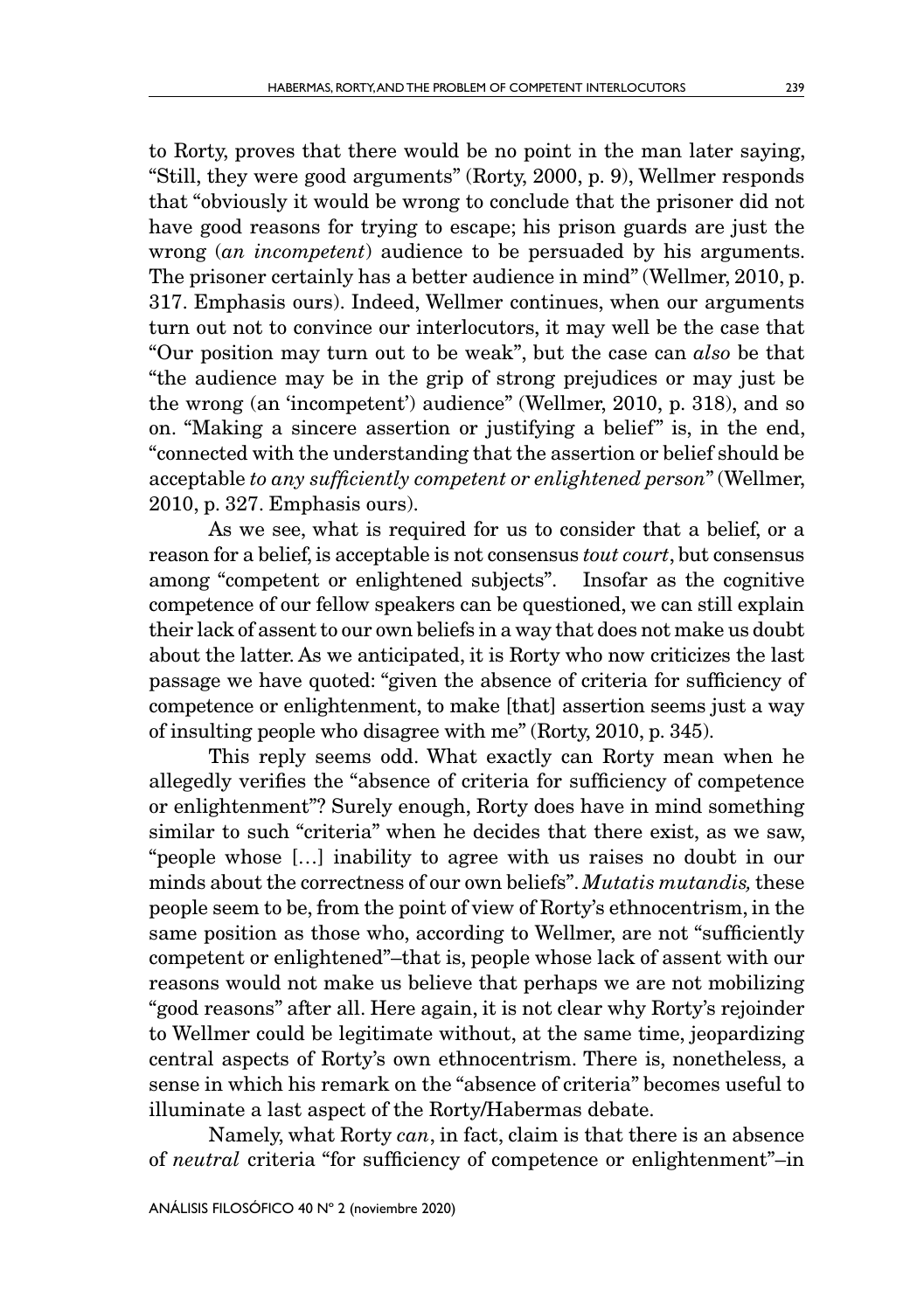other words, there may well exist such criteria, but they are subject to disagreement, to deep cultural differences between communities, as can be illustrated by the passage about Western and Chinese traditional doctors. Rorty could in fact accept a principle such as "we are justified in claiming truth for a proposition *p* if *p* has been rationally agreed upon by *competent* subjects", but he would immediately complete this elucidation by adding that who we consider competent will not be a neutral affair; it will depend on some other epistemic commitments. Let us see what the repercussions of this last element are for the debate with Habermas.

## *5.2. The problem of non-neutrality as a possible argument against the preservation of the competence condition*

With this last aspect, the problem emerges that the character of "subject competent in judgment" will not be attributed to the same individuals by (to take up Rorty's examples) Christian Scientists, traditional Chinese physicians, and secular Western scientists. There seems to be an inescapable *disagreement* as to who deserves to be considered "competent". Members of a community of Western secular scientists can call themselves "competent" and exclude those of a community of Christian scientists, and vice versa. Therefore, a consequence of including the competence condition in an elucidation of what it is to have justified a proposition is that our analysis of justification will take a form as "we are justified in claiming truth for *p* if and only if there has been a rational consensus about *p* by *what our community takes to be* competent speakers". This is predictably a consequence that Rorty would wholeheartedly accept: in a number of passages, Rorty insists that there is no such a thing as being justified*, period*, but only being justified for "us" (Rorty, 1993, pp. 449-452, cf., for example, 2000, p. 15). Habermas' universalism, on the contrary, seems *prima facie* entirely at odds with the possibility of accepting a notion of "subject competent to judge" whose attribution depends on previous commitments with beliefs which are distinctive of "our" community. Under this interpretation, it should come as no surprise that Habermas has relinquished a "competence condition" and turned, instead, to the *procedural* characteristics of a speech situation in order to elucidate what it means to be justified in claiming truth for a proposition. In other words, the inescapable problem of non-neutrality in the attribution of competence would create a dilemma for Habermas, who would have *either* to drop the problem of "competence in judgment" *or*, by accepting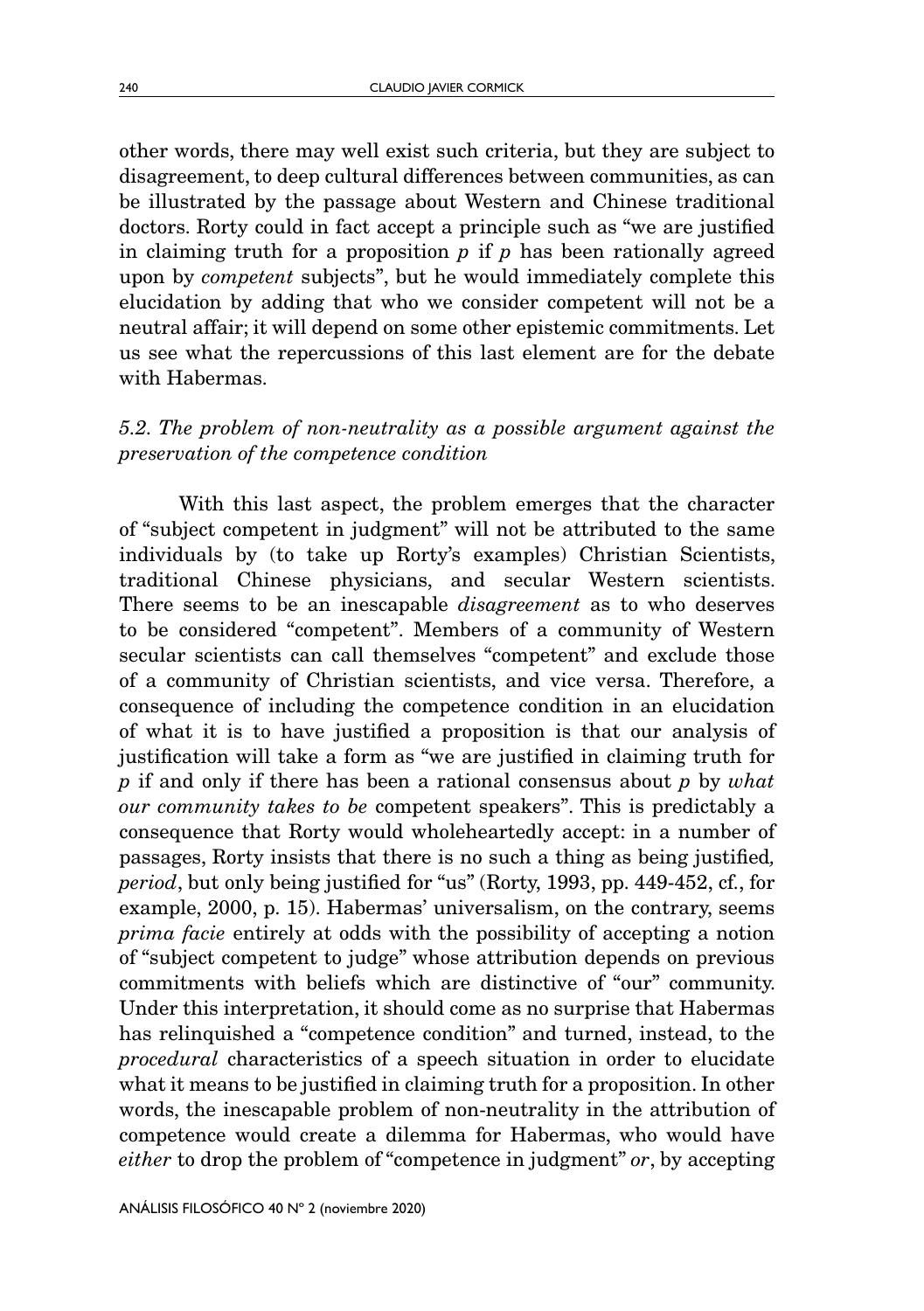that there is no such thing as a neutral attribution of competence, to adopt "ethnocentrism" in the Rortyan sense.

Now, *if* these two were the only options available, then it is clear that Habermas could not make room for a competence condition without assimilating his own position to Rorty's. However, it should also be clear that the overall difference between Rorty's epistemology and Habermas' cannot depend on acknowledging or not that any decision between beliefs belonging to different belief-systems (such as the beliefs of a Western scientist and those of a Chinese traditional doctor, a decision which in turn determines who we will call "competent") will be based on standards which are not "neutral" between those different beliefsystems. In fact, Habermas gladly accepts, when analyzing the operation of "understanding" carried by a social scientist in contact with a radically different culture, that he or she will *need* to appeal to her own standards *against* those of the community he or she is trying to understand, if the two sets of standards happen to be incompatible. Far from refusing to embrace non-neutrality, Habermas writes that even to *understand* an expression, "the interpreter must bring to mind the reasons with which a speaker would if necessary and under suitable conditions defend its validity"; that, in turn, *describing* these reasons "demands *eo ipso* an evaluation" (Habermas, 1985a, pp. 115-116) of such reasons and, finally, that this evaluation is something that the scientist can only do by appealing *to his or her own standards*: "An interpreter cannot […] take a position without applying his own standards of judgment, at any rate standards that he has made his own. *These relate critically to other, divergent standards of judgment*" (Habermas, 1985a, p. 116. Emphasis ours). Therefore, if, according to Habermas, the social scientist will not only be allowed but *compelled* to make such claims as "S's affirmation that *p* is not well founded on reasons, *and my standards for declaring this are my own, and not S's*", there is no reason why he could not accept similar claims such as "S is not a competent subject, *and my standards for declaring this are those of my community*". If non-neutrality is not viewed by Habermas as a fatal obstacle for his theory of understanding –a theory which he has, in fact, defended against his critics by insisting that understanding simply *cannot* be neutral (cf. McCarthy's criticisms in T. A. McCarthy, 1984, and Habermas's reply in Habermas, 1984, pp. 238–239)–then it would be odd and *ad hoc* to insist on such a need for neutrality when it comes to assessing "competence in judgment".

The move that *would* turn Habermas' position into Rorty's is not, in fact, the bare recognition that a lot of assessments must be made non-neutrally. What is really distinctive of ethnocentrism is not the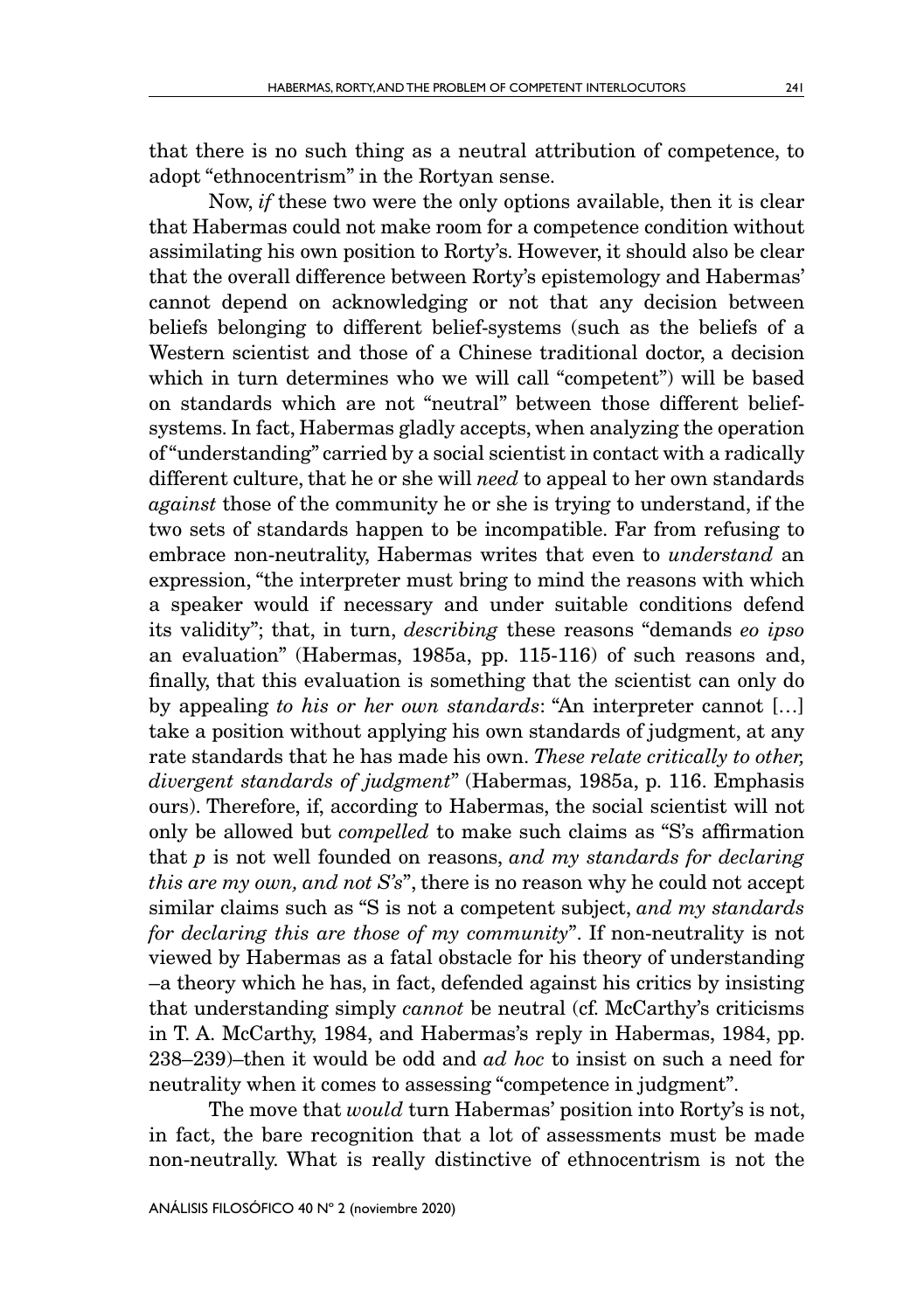acknowledgment that "we" may need to appeal to "our" standards, but a *further* tenet, according to which those standards are not themselves justifiable; in other words, that whereas there can be a justification of propositions on the basis of certain epistemic standards, there can be no *meta-*justification of the standards themselves (cf. for example Rorty, 1986, p. 526, for a denial of the tenet that 'our' culture is 'more closely linked to the nature of humanity or the demands of rationality' than other cultures are). What Habermas reproaches to Rorty is not the admission that "our" standards differ from those of other cultures, but the tenet that "standards of rationality are simply not to be distinguished in type from any other standards used in our culture" (Habermas, 1992, p. 136)–that is, not to be distinguished from mere *conventions*. Now, our point here is not to assess whether Habermas' trust in the possibility of such meta-justification of standards, which distances him from ethnocentrism, is in fact well founded. That inquiry is beyond the scope of this article.6 Our point is, more modestly, to show that the absence of *neutral* "criteria for sufficiency of competence or enlightenment", and the subsequent need to appeal to those of "our" community, does not necessarily amount to *a new, specific* difficulty for Habermas's theory; it is, so to say, a problem the theory already has, for independent reasons.

### 6. Conclusions

Let us recapitulate. As we saw in section 2, criticisms of Habermas' universalism such as those suggested by Rorty are unfair if they attribute the German philosopher some sort of naïve epistemic deontology according to which we have a "pedagogic" obligation to

6 Rorty, for example, offers an alternative reading of what Habermas describes as the development of "elements of reason" in Western culture (Rorty, 1984a, p. 35) − that is to say, a reading in which standards of current Western culture do not appear as susceptible of a meta-justification that shows their objective superiority, in terms of rationality, *vis-à-vis* previous standards. An adequate assessment of the problem of meta-justification would take us beyond the frame of the Rorty-Habermas debate and would require us to review, *inter alia*, Paul Boghossian's reading of what he takes to be Rorty's relativism (Boghossian, 2007, pp. 59-94), allegedly centered on the tenet that "different communities may operate with different epistemic systems and that there can be no facts by virtue of which one of these systems is any more correct than any of the others" (Boghossian, 2007, p. 93), Markus Seidel's uptake of Boghossian's insights in the frame of what he describes as the "problem of norm-circularity" (Seidel, 2014, pp. 137-191), Martin Kusch's reply to Boghossian's and Seidel's criticisms of Rorty (Kusch, 2017a) and, more generally, Kusch's defense of "no-metajustification" (Kusch, 2017b). This is a task to which we will hopefully return to in a subsequent paper.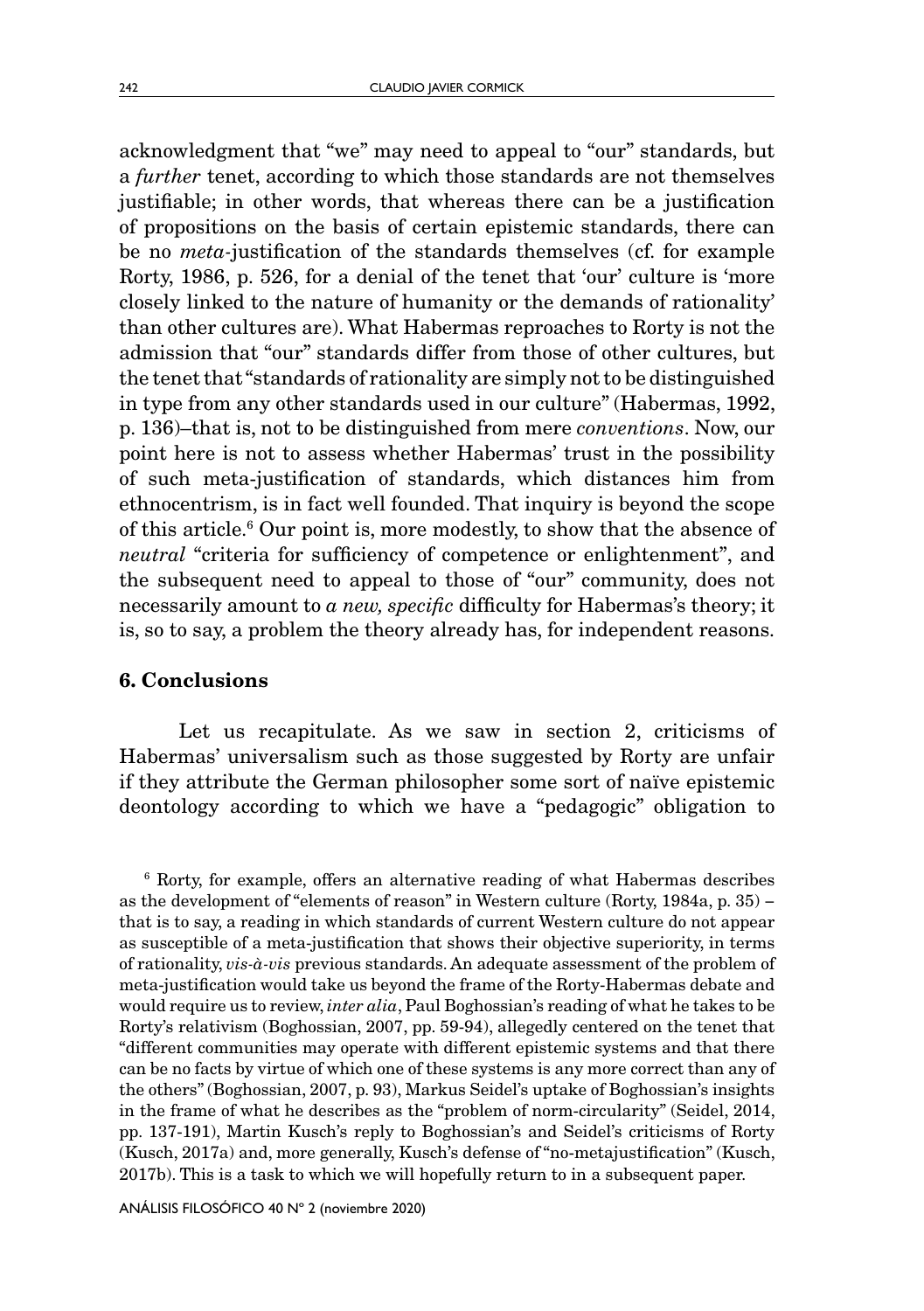243

defend our views to literally anyone. The kind of epistemic deontology that *can* be extracted from Habermas' discourse theory is, however, that as truth-seekers we are obliged to discuss with everybody (and not only with competent interlocutors), which is by itself troublesome. Habermas' actual purposes (to elucidate the notion of truth, first, and that of justification, later) appeal to a notion of consensus that should remain connected, as we argued, with that of *competent* subjects. Given that, as we saw in section 3, Habermas himself did appeal, in early texts, to a notion of "competence in judgment", we needed to dwell on the question whether he had good reasons to relinquish the competence condition in later works. As we tried to prove in section 4, whereas Habermas himself, in the context of his Gauss Lectures, identified a difficulty in the appeal to the concept of competent subjects–that is, the possible circle between determining that an agreement has probative value and determining that participants in it are competent–, his own proposed solution to the circle, which consists of the *presupposition* of an ideal speech situation, does not justify giving more weight to "formal" or "procedural" aspects of this ideal situation (as is symmetry between participants) above the condition of subjective cognitive competence: symmetrical chances of mobilizing arguments cannot, by themselves, guarantee that the consensus be guided by "expert verification" if this capacity is not already present in the participants in the dialogue. Finally, we highlighted in section 5 (by means of a detour through Rorty's brief criticism of Wellmer's appeal to the condition of "competence or enlightenment"), that the inclusion of a competence condition raises doubts concerning non-neutrality in the assessment of such competence. Nevertheless, as we tried to argue, this should not raise a *special* difficulty for a theory, as is Habermas', according to which social scientists are obliged to appeal to their own standards of rationality *against*, if necessary, those of other communities.

## References

- Boghossian, P. A. (2007). *Fear of knowledge: Against relativism and constructivism.* Oxford University Press.
- Brand, A. (1976). Truth and Habermas' paradigm of a critical social science. *Sociologische Gids*, *23*(5), 285-295.
- Ferrara, A. (1987). A critique of Habermas's consensus theory of truth*. Philosophy & Social Criticism*, *13*(1), 39-67.
- Ferrara, A. (1989). Critical theory and its discontents: On Wellmer's critique of Habermas. *Praxis International*, *9*(3), 305-320.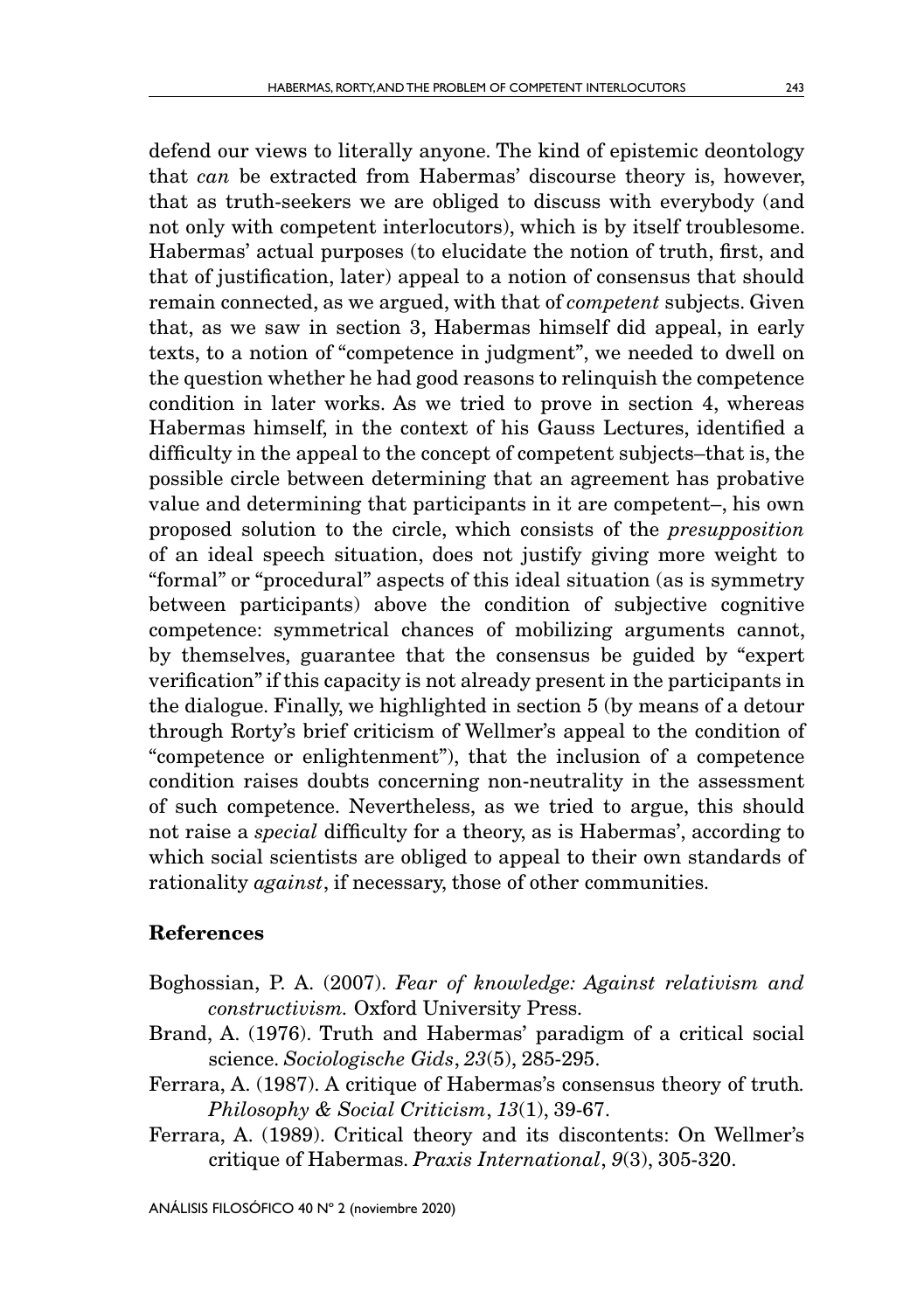- Fultner, B. (1996). The redemption of truth: Idealization, acceptability and fallibilism in Habermas' theory of meaning. *International Journal of Philosophical Studies*, *4*(2), 233-251. [https://doi.](https://doi.org/10.1080/09672559608570833) [org/10.1080/09672559608570833](https://doi.org/10.1080/09672559608570833)
- Habermas, J. (1984). Questions and counterquestions. *Praxis International*, *4*(3), 229-249.
- Habermas, J. (1985a)*. The theory of communicative action, 1: Reason and the rationalization of society* (T. McCarthy, Trans.). Beacon Press.
- Habermas, J. (1985b, May/June). A philosophico-political profile. *New Left Review, 151*.
- Habermas, J. (1989). Wahrheitstheorien. In *Vorstudien und Ergänzungen zur Theorie des kommunikativen Handelns*. Suhrkamp. (Original work published 1973).
- Habermas, J. (1990). Discourse ethics: Notes on a program of philosophical justification. In *Moral consciousness and communicative action* (pp. 43-115). (Original work published 1983).
- Habermas, J. (1992). *Postmetaphysical thinking: Philosophical essays*. The MIT Press.
- Habermas, J. (1996). Rortys pragmatische Wende. *Deutsche Zeitschrift für Philosophie*, *44*(5), 715-742. https://doi.org/10.1524/ dzph.1996.44.5.715
- Habermas, J. (2000). Richard Rorty's pragmatic turn. In R. Brandom (Ed.), *Rorty and his critics* (pp. 31-55). Wiley Online Library.
- Habermas, J. (2002). *On the pragmatics of social interaction: Preliminary studies in the theory of communicative action* (B. Fultner, Trans.). The MIT Press.
- Habermas, J. (2014). *Truth and justification*. John Wiley & Sons.
- Habermas, J., & Luhmann, N. (1979). *Theorie der Gesellschaft oder Sozialtechnologie. Was leistet die Systemforschung?* Suhrkamp. (Original work published 1971).
- Iser, M. (1998). Habermas on Virtue. In *The Paideia Archive: Twentieth World Congress of Philosophy* (pp. 148-154). Philosophy Documentation Center. https://doi.org/10.5840/wcp20-paideia19986146
- Kalpokas, D. (2005). *Richard Rorty y la superación pragmatista de la epistemología*. Ediciones del Signo.
- Kim, K.-M. (2011). Habermas on understanding: Virtual participation, dialogue and the universality of truth. *Human studies*, *34*(4), 393-406.
- Kim, K.-M. (2014). Beyond justification: Habermas, Rorty and the politics of cultural change. *Theory, Culture & Society*, *31*(6), 103-123.
- Kusch, M. (2017a). Epistemic relativism and pluralism. In *Epistemic*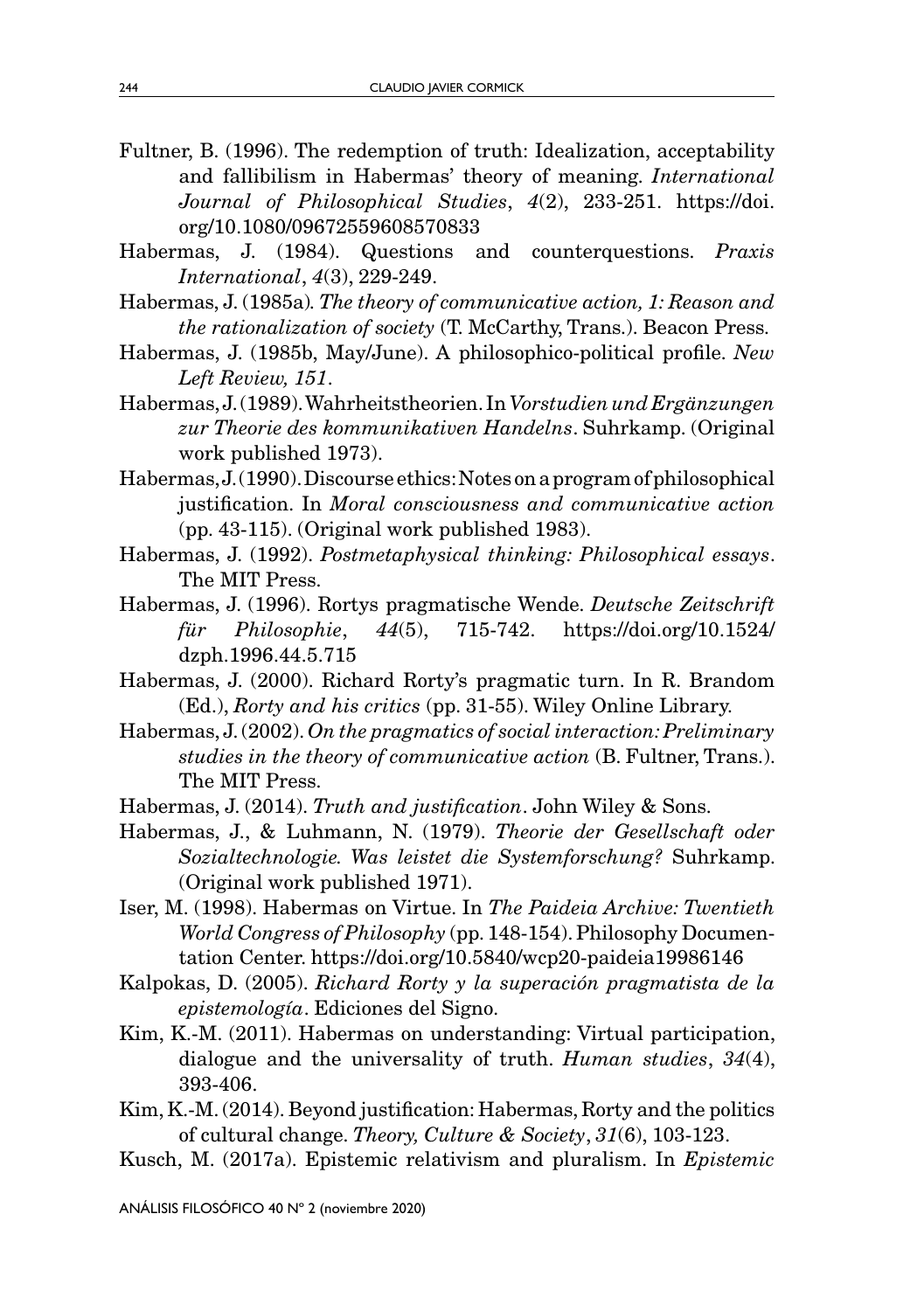*pluralism* (pp. 203-228). Springer.

- Kusch, M. (2017b). Epistemic relativism, scepticism, pluralism. *Synthese*, *194*(12), 4687-4703.
- Lafont, C. (2018). Communicative rationality: Vorbereitende Bemerkungen zu einer Theorie des kommunikativen Handelns (Preparatory remarks for a theory of communicative action, 1971). In C. Lafont, H. Brunkhorst, & R. Kreide (Eds.), *The Habermas Handbook* (pp. 288-305). Columbia University Press. https://www.jstor. org/stable/10.7312/brun16642
- Levine, S. (2011). Truth and moral validity: On Habermas' domesticated pragmatism. *Constellations*, *18*(2), 244-259.
- McCarthy, T. A. (1973). A theory of communicative competence. *Philosophy of the Social Sciences*, *3*(2), 135-156.
- McCarthy, T. A. (1984). Reflections on rationalization in the theory of communicative action. *Praxis International, 4*(2), 177-191.
- Pettit, P. (1982). Habermas on truth and justice. *Royal Institute of Philosophy Lecture Series, 14*, 207-228.
- Rorty, R. (1984a). Habermas and Lyotard on post-modernity. *Praxis International*, *4*(1), 32-44.
- Rorty, R. (1984b). Solidarity or objectivity? *Nanzan Review of American Studies: A Journal of Center for American Studies*, *Nanzan University, 6,* 1-18.
- Rorty, R. (1986). On ethnocentrism: A reply to Clifford Geertz. *Michigan Quarterly Review*, *25*(3), 525-534.
- Rorty, R. (1990). Truth and freedom: A reply to Thomas McCarthy. *Critical Inquiry*, *16*(3), 633-643. https://doi.org/10.1086/448550
- Rorty, R. (Ed.). (1991a). Is natural science a natural kind? In *Objectivity, relativism, and truth: Philosophical papers* (Vol. 1, pp. 46-62). Cambridge University Press. [https://doi.org/10.1017/](https://doi.org/10.1017/CBO9781139173643.004) [CBO9781139173643.004](https://doi.org/10.1017/CBO9781139173643.004)
- Rorty, R. (Ed.). (1991b). The priority of democracy to philosophy. In *Objectivity, relativism, and truth: Philosophical papers* (Vol. 1, pp. 175-196). Cambridge University Press.
- Rorty, R. (1993). Putnam and the relativist menace. *Journal of Philosophy*, *90*(9), 443-461.
- Rorty, R. (2000). Universality and truth. In R. Brandom (Ed.), *Rorty and his critics* (p. 30). Blackwell.
- Rorty, R. (2010). Reply to Albrecht Wellmer. In *The philosophy of Richard Rorty*. Open Court.
- Seidel, M. (2014). *Epistemic relativism: A constructive critique.* Palgrave Macmillan UK.